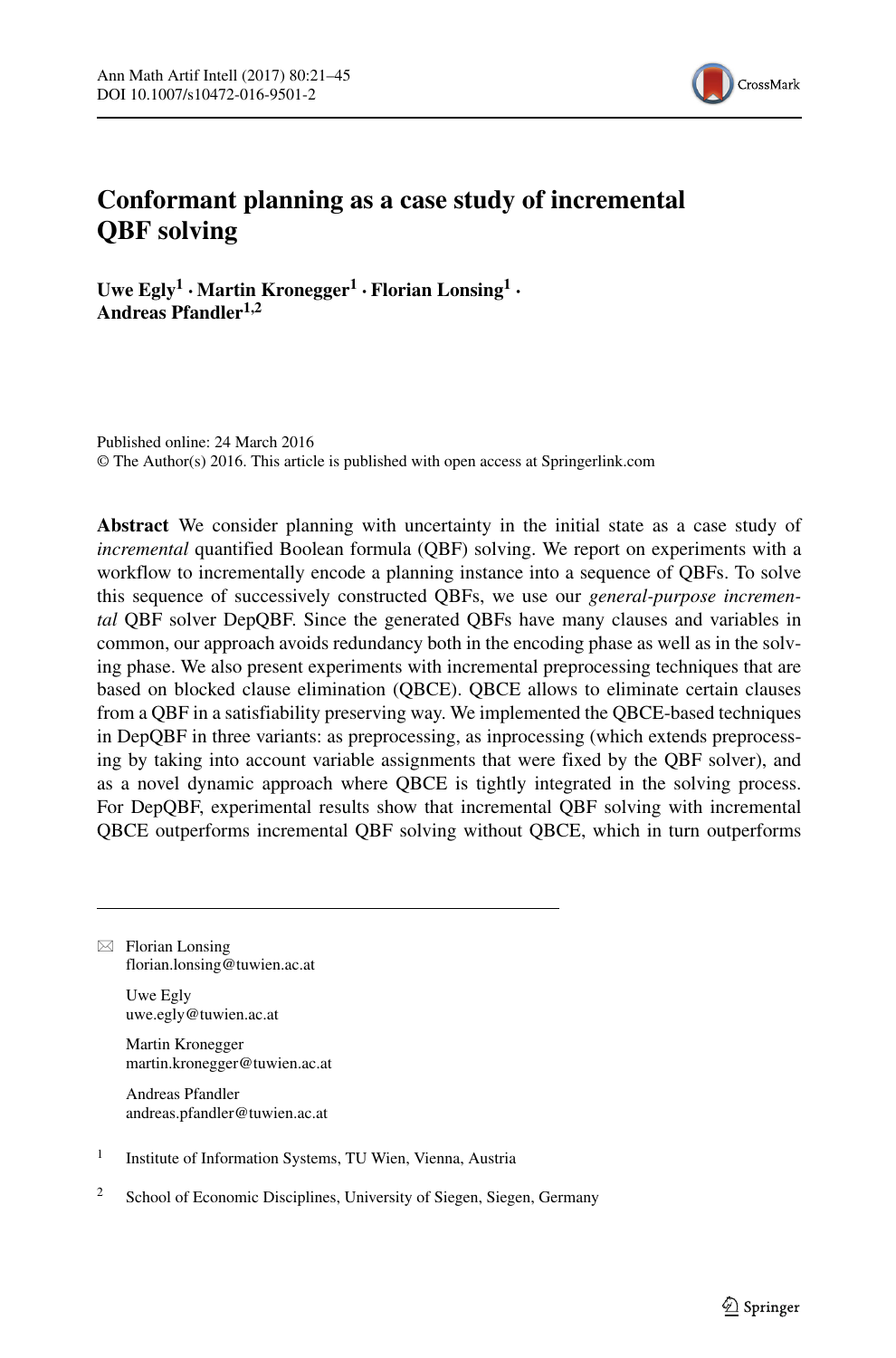nonincremental QBF solving. For the first time we report on incremental QBF solving with incremental QBCE as inprocessing. Our results are the first empirical study of *incremental* QBF solving in the context of planning and motivate its use in other application domains.

**Keywords** Quantified Boolean formulas (QBFs) · Conformant planning · Incremental solving · Preprocessing · Blocked clause elimination

#### **Mathematics Subject Classifications (2010)** 68T15 · 68T20 · 68T27

## **1 Introduction**

Many workflows in formal verification and model checking rely on certain logics as languages to model verification conditions or properties of the systems under consideration. Examples for such logics are propositional logic (SAT), quantified Boolean formulas (QBFs), and decidable fragments of first order logic in terms of satisfiability modulo theories (SMT). A tight integration of decision procedures to solve formulas in these logics is crucial for the overall performance of the workflows in practice.

In the context of SAT, *incremental solving* has become a state-of-the-art approach [\[1,](#page-22-0) [12,](#page-23-0) [30,](#page-23-1) [40\]](#page-23-2). Given a sequence of related propositional formulas  $S = \langle \phi_0, \phi_1, \dots, \phi_n \rangle$  and incremental SAT solver reuses information that was gathered when solving  $\phi_i$  in order to solve the next formula  $\phi_{i+1}$ . Since this incremental approach avoids some redundancy in the process of solving the sequence *S*, it is desirable to integrate incremental solvers in practical workflows. In contrast, in *nonincremental solving* the solver does not keep any information from previously solved formulas and always starts from scratch.

QBFs are an extension of propositional formulas which allow for explicit universal (∀) and existential (∃) quantification over Boolean variables. The problem of checking the satisfiability of QBFs is PSPACE -complete. We consider QBFs as a natural modelling language for planning problems with uncertainty in the initial state. In *conformant planning* we are given a set of state variables over a specified domain, a set of actions (each action with a precondition and an effect), an initial state where some values of the variables may be unknown, and a specification of the goal. The task is to find a sequence of actions, i.e., a plan, that leads from the initial state to a state where the goal specification is satisfied. Many natural problems, such as repair and therapy planning [\[47\]](#page-24-0), can be formulated as conformant planning problems. When restricted to plans of length polynomial in the input size this form of planning is  $\Sigma_2$ P -complete [\[3\]](#page-22-1), whereas classical planning with complete information is NP -complete. Therefore, transforming conformant planning problems to QBFs is a natural approach. Rintanen [\[43\]](#page-24-1) presented such transformations. It is also possible to transform an instance of conformant planning to propositional logic (SAT), for example. However, QBF encodings are potentially exponentially more succinct than SAT encodings because universal quantifiers have to be flattened in the SAT encodings. The compactness of QBF encodings has been illustrated in the context of classical planning problems [\[10\]](#page-22-2).

Recently, Kronegger et al. [\[28\]](#page-23-3) showed that solving a conformant planning instance by transformation into a sequence of QBFs can be competitive. In this approach, they generated a QBF for every plan length under consideration and invoked an external QBF solver on each generated QBF. However, the major drawback is that the QBF solver cannot reuse information from previous runs. All information necessary to solve the QBF has to be learned again because the QBF solver is called in a nonincremental way.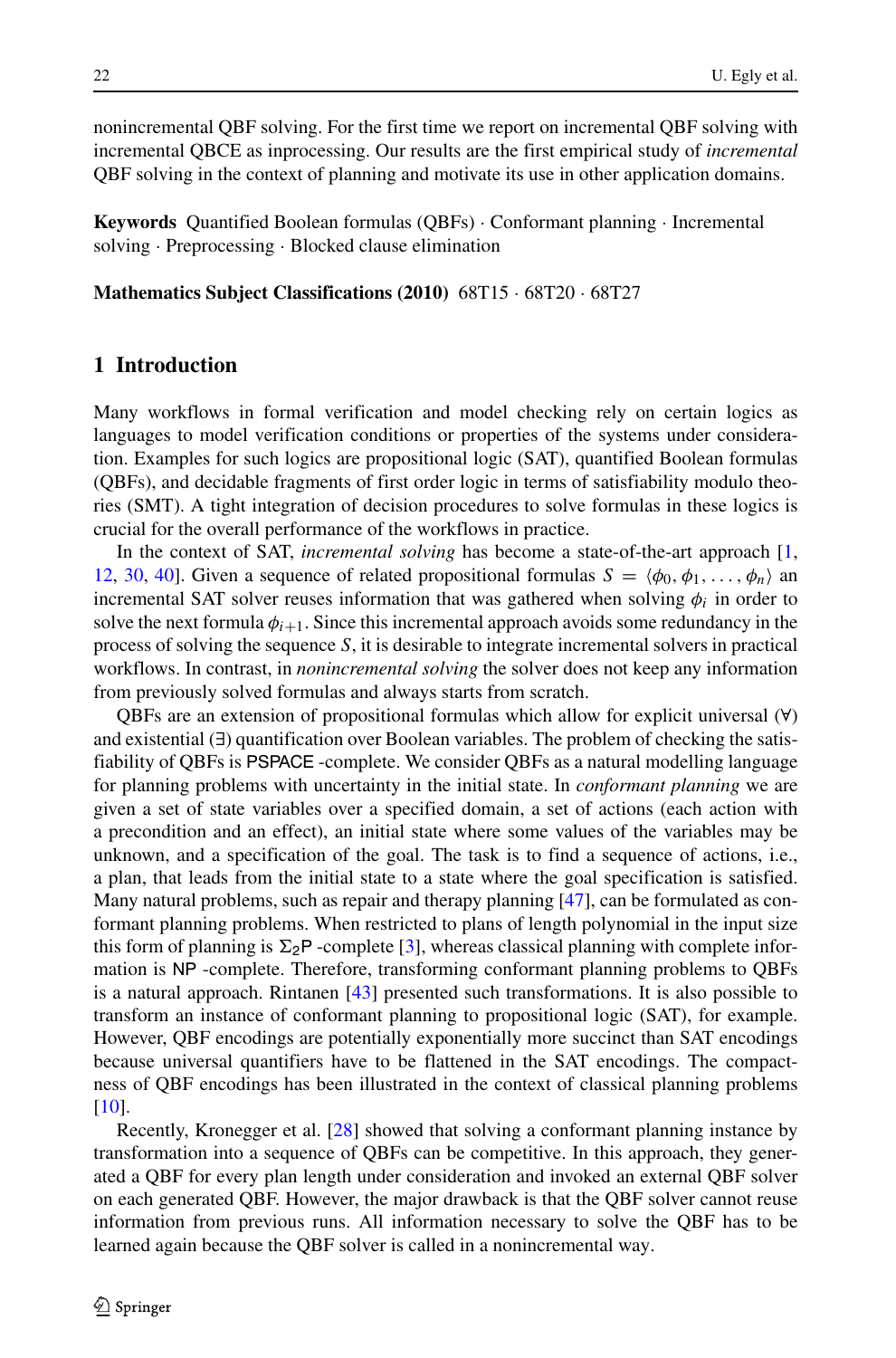In this work we present an *incremental* workflow to solve planning problems with uncertainty in the initial state which tightly integrates a *general-purpose incremental QBF solver*. To obtain a better picture of the performance gain through the incremental approach, we implemented the workflow in a planning tool and perform a case study where we compare incremental QBF solving and nonincremental QBF solving on benchmarks for conformant planning. Notice that the basic workflow as implemented by our planning tool is not limited to conformant planning problems but also applies to arbitrary reachability problems like bounded model checking (BMC) [\[39\]](#page-23-4).

The **main contributions** of this work are as follows.<sup>[1](#page-2-0)</sup>

- *Planning tool.* We present a planning tool based on the transformation of planning instances with uncertainty in the initial state to QBFs. This tool implements an incremental and exact approach, i.e., it is guaranteed to find a plan whenever a plan exists and – if successful – it returns a plan of *minimal* length. Furthermore, our tool allows for the use of arbitrary QBF preprocessors and (incremental) QBF solvers.
- $QBF$  *solving*. We apply the general-purpose incremental QBF solver DepQBF<sup>[2](#page-2-1)</sup> [\[34,](#page-23-5) [35\]](#page-23-6) in the workflow implemented by the planning tool. DepQBF is a search-based QBF solver with clause and cube learning [\[15,](#page-23-7) [31,](#page-23-8) [36,](#page-23-9) [50\]](#page-24-2). We have integrated incremental preprocessing techniques into DepQBF to combine preprocessing and incremental solving. For this purpose, we have implemented a nonincremental and an incremental version of blocked clause elimination for QBF (QBCE) [\[6,](#page-22-3) [17\]](#page-23-10). QBCE allows to eliminate certain clauses from a QBF in a satisfiability preserving way. The nonincremental and incremental version of QBCE is applied for preprocessing and inprocessing, which extends preprocessing by taking into account variable assignments that were fixed by the QBF solver. Additionally, QBCE is applied in a novel dynamic approach where it is tightly coupled with the solving process [\[32\]](#page-23-11). These techniques are explained in Section [2.](#page-3-0) Apart from DepQBF, we have integrated Nenofex [\[33\]](#page-23-12) and RAReQS [\[23\]](#page-23-13) as additional nonincremental QBF solvers and Bloqqer [\[6\]](#page-22-3) as a QBF preprocessor into our planning tool.
- *Experimental evaluation.* We evaluate the performance of the incremental and the nonincremental QBF-based approach to solve planning instances with uncertainty in the initial state. For that matter, we rely on the nonincremental QBF solvers Nenofex, RAReQS, and incremental and nonincremental variants of DepQBF. For the nonincremental approach we also analyze the performance of the QBF solvers when the QBF preprocessor Bloqqer is applied prior to solving. For both the incremental and nonincremental approach we analyze the performance of DepQBF when combined with QBCE as a preprocessing and inprocessing technique. We also evaluate the novel dynamic application of QBCE [\[32\]](#page-23-11). In addition, we briefly report on experiments with heuristic approaches to solve the considered planning problems.

This article is organized as follows. In Section [2](#page-3-0) we give an overview on QBF solving, preprocessing by QBCE, and incremental QBF solving together with incremental QBCE. In Section [3](#page-11-0) we briefly describe the necessary background on conformant planning and the two benchmark types we used in our experimental evaluation. Then, in Section [4](#page-12-0) we discuss our planning tool that takes planning instances as input and encodes them as a sequence of QBFs. In Section [5](#page-14-0) we report in detail on the experimental evaluation of our approach. Finally, in Section [6](#page-21-0) we conclude and give directions for future work.

<sup>&</sup>lt;sup>1</sup>This article is an extended and enhanced version of the conference article [\[13\]](#page-23-14).

<span id="page-2-1"></span><span id="page-2-0"></span><sup>2</sup>DepQBF is free software: [http://lonsing.github.io/depqbf/.](http://lonsing.github.io/depqbf/)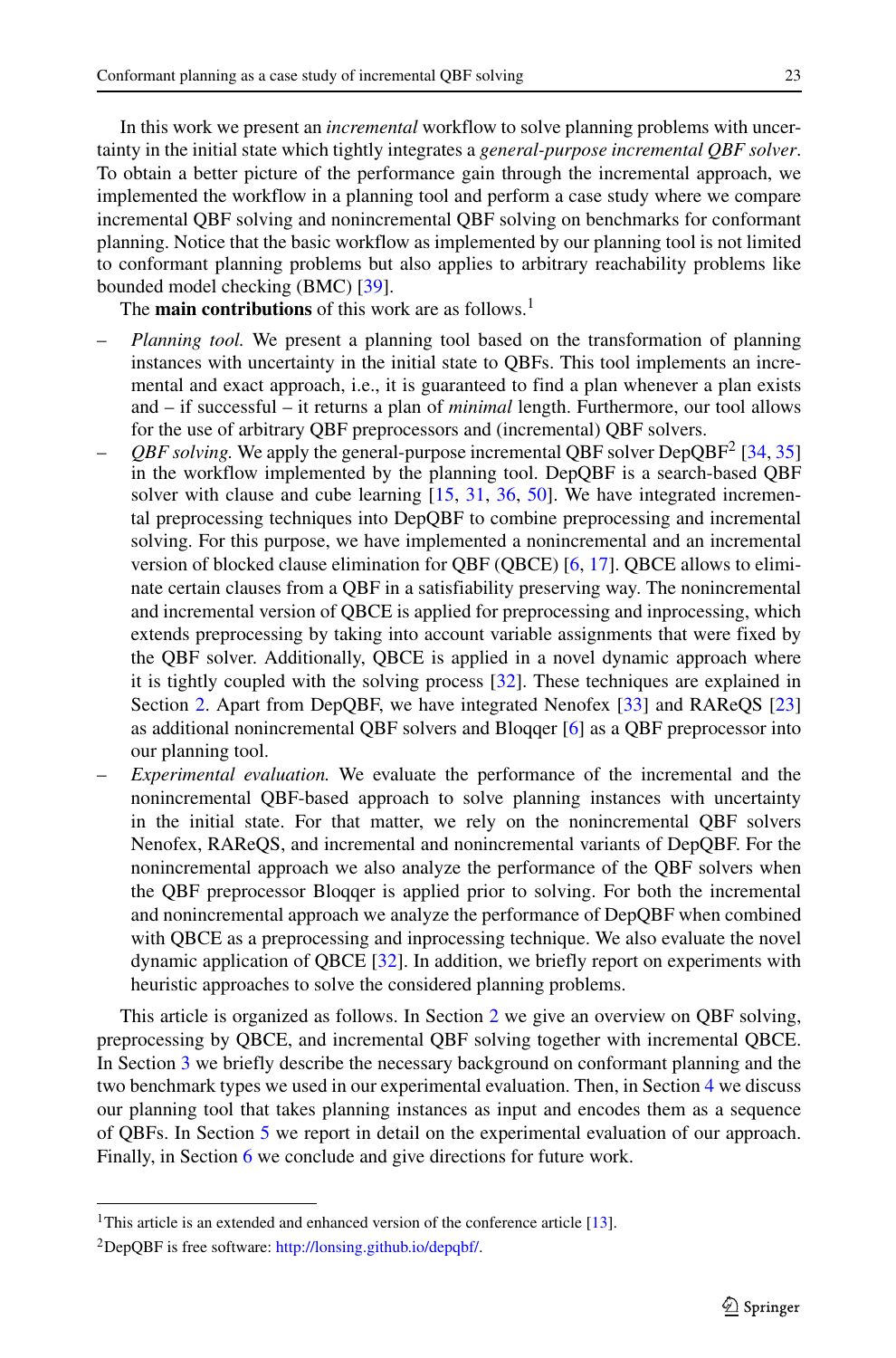## <span id="page-3-0"></span>**2 QBF solving and preprocessing**

We focus on quantified Boolean formulas (QBFs)  $\psi = Q \phi$  in *prenex conjunctive normal form (PCNF)*. All quantifiers occur in the *prefix*  $\hat{Q} = Q_1 B_1 \dots Q_n B_n$  and the *matrix*  $\phi$  is a quantifier-free propositional formula in CNF. A CNF consists of a conjunction of clauses. A *clause* (*cube*) is a disjunction (conjunction) of literals. For simplicity, we identify a clause (cube) as a set of literals. A *literal* is either a variable x or a negated variable  $\bar{x}$ . The negation of a literal *l* is denoted by *l*. A clause *C* is *tautological* if  $x \in C$  and  $\bar{x} \in C$  for some variable *x*. Let *i*,  $j \in \{1, ..., n\}$  and  $1 \leq k \leq n - 1$ . The prefix consists of quantifiers  $Q_i \in \{\forall, \exists\}$ where  $Q_k \neq Q_{k+1}$  and pairwise disjoint sets  $B_i$  of Boolean variables, where  $Q_i B_i$  is called a *quantifier set*. For simplicity, we omit parentheses when we write quantifier sets. The prefix gives rise to a linear ordering of the variables: we define  $x \leq y$  if  $x \in B_i$ ,  $y \in B_j$  and  $i \leq j$ . A QBF  $\psi = \hat{Q} \cdot \phi$  is *closed* if all variables which occur in the matrix  $\phi$  also occur in the prefix  $\ddot{Q}$ . We consider only closed QBFs.

Given a QBF *ψ*, an *assignment* is a mapping from the variables in *ψ* to truth values *true* or *false*. We identify an assignment  $A := \{l_1, \ldots, l_n\}$  as a set of literals  $l_i$  such that if some variable *x* is assigned *true* then  $l_i \in A$  and  $l_i = x$ , and if *x* is assigned *false* then  $l_i \in A$ and  $l_i = \bar{x}$ . Given a QBF  $\psi$  and an assignment *A*, the *QBF*  $\psi$  *under A*, denoted by  $\psi[A]$ , is obtained by replacing every occurrence of a variable *x* in  $\psi$  such that  $l = x$  ( $l = \bar{x}$ ) and *l* ∈ *A* by the truth constant  $\top$  ( $\bot$ ). Simplifications with respect to truth constants may result in a new matrix without truth constants and in a smaller quantifier prefix.

The semantics of QBFs is defined recursively based on the quantifier types and the prefix ordering of the variables. In a semantical evaluation, a QBF  $\psi$  is split into subcases. The QBF consisting only of the truth constant *true* ( $\top$ ) or *false* ( $\bot$ ) is satisfiable or unsatisfiable, respectively. The QBF  $\psi = \forall x \cdot \psi'$  with the universal quantification  $\forall x$  at the leftmost position in the prefix is satisfiable if the subcases  $\psi[\{\bar{x}\}]$  and  $\psi[\{x\}]$  are satisfiable. The QBF  $\psi = \exists x.\psi'$  with the existential quantification  $\exists x$  is satisfiable if at least one of the subcases  $\psi$ [{ $\bar{x}$ }] or  $\psi$ [{ $x$ }] is satisfiable.

Search-based QBF solving [\[9\]](#page-22-4) is a generalization of the *DPLL* algorithm [\[11\]](#page-22-5) for SAT. DPLL solves a propositional formula by systematically splitting it into subcases based on assignments to the variables. Search-based QBF solvers implement a QBF-specific variant of *conflict-driven clause learning (CDCL)* for SAT, called *QCDCL* [\[15,](#page-23-7) [31,](#page-23-8) [36,](#page-23-9) [50\]](#page-24-2). In QCDCL as implemented in DepQBF, assignments *A* to the variables in a given closed QBF  $\psi$  are successively generated. In general, the variables have to be assigned starting from the left end of the quantifier prefix. After assignments have been made, the QBF  $\psi[A]$  is analyzed.

The case where  $\psi[A] = \bot$  constitutes an unsatisfiable subcase, also called a *conflict*. The subcase is analyzed and a new clause *C*, called a *learned clause*, is derived from *ψ*[*A*] by *Q-resolution* [\[27\]](#page-23-15). Q-resolution is a variant of *resolution* for propositional logic which takes the quantification of variables into account and which combines resolution and *universal reduction*, defined as follows. Given two nontautological clauses  $C_1$  and  $C_2$  such that  $l \in C_1, l \in C_2$ , and the variable of *l* is existential, the *resolvent* of  $C_1$  and  $C_2$  is the nontautological clause  $C := (C_1 \setminus \{l\}) \cup (C_2 \setminus \{l\})$ . The variable of *l* is the *pivot variable*. If *C* is tautological then by definition no resolvent of  $C_1$  and  $C_2$  exists. Given a clause  $C = C' \vee l$ where the variable *var*(*l*) of *l* is universal and for all variables *var*(*l'*) of existential literals  $l' \in C'$  it holds that  $var(l') \leq var(l)$ , *universal reduction* of *C* results in the clause *C'*. For simplicity, we consider a clause a *resolvent* if it was derived by a single application of resolution followed by universal reduction. The actual selection of the clauses in  $\psi$  to be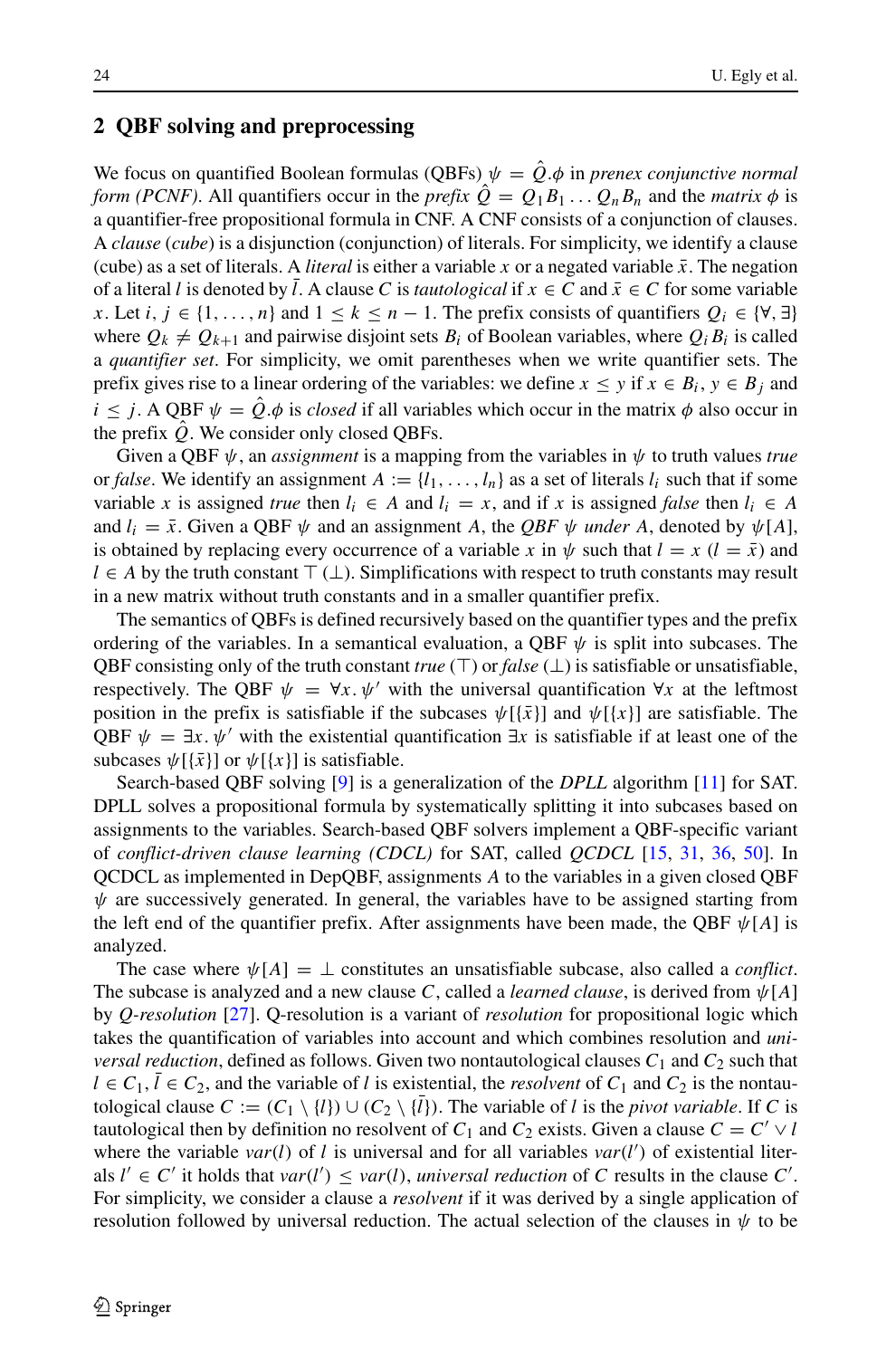resolved in order to produce a learned clause *C* depends on the current assignment *A*. A learned clause *C* is added conjunctively to  $\psi$ .

The case where  $\psi[A] = \top$  constitutes a satisfiable subcase, also called a *solution* because every clause in  $\psi$  is satisfied by *A*. A cube  $C = (\bigwedge_{l \in A} l)$  comprising the literals in *A* is constructed and added disjunctively to  $\psi$  as a learned cube. Hence the set of learned cubes (clauses) appear in a formula in disjunctive (conjunctive) normal form. Dual to the derivation of clauses, Q-resolution is applied to derive new cubes from previously learned ones, where pivot variables must be universally quantified. Dual to universal reduction, *existential reduction* allows to remove existential literals from cubes which are maximal with respect to the prefix ordering.

After a learned clause or cube has been added to  $\psi$ , assignments are retracted by backtracking. Assignment generation proceeds until the next (un)satisfiable subcase is encountered. QCDCL terminates if an empty clause or cube is derived. QCDCL derives an empty clause (cube) if and only if the given QBF is unsatisfiable (satisfiable).

*Example 1* (Adapted from Example 1 in [\[32\]](#page-23-11)) Consider the QBF *ψ* with prefix ∃*z,z* ∀*u*∃*y* and matrix  $(u \vee \bar{y}) \wedge (\bar{u} \vee y) \wedge (z \vee u \vee \bar{y}) \wedge (z \vee u \vee y) \wedge (z' \vee \bar{u} \vee y) \wedge (\bar{z} \vee \bar{u} \vee \bar{y}) \wedge (\bar{z}' \vee u \vee y)$ .

We solve  $\psi$  by QCDCL. Suppose that all the variables in  $\psi$  are assigned to true following the prefix ordering, resulting in the assignment  $A := \{z, z', u, y\}$ . The clause  $(\bar{z} \lor \bar{u} \lor \bar{y})$ is falsified under assignment *A*, which constitutes an unsatisfiable subcase. In the course of conflict-driven clause learning, resolving the clauses  $(\bar{z} \vee \bar{u} \vee \bar{y})$  and  $(\bar{u} \vee y)$  by Q-resolution produces the learned unit clause  $(\bar{z})$ . The learned unit clause  $(\bar{z})$  can only be satisfied by assigning variable *z* to false. During backtracking, all assignments in *A* are retracted and the search process starts over with the new assignment  $A := \{\bar{z}\}.$ 

Assume that *A* is further extended to  $A := \{\bar{z}, \bar{z}', \bar{u}, \bar{y}\}$  by following the prefix ordering. The clause  $(z \vee u \vee y)$  is falsified under A. The learned clause  $(z)$  is produced by resolving the falsified clause  $(z \vee u \vee y)$  and the clause  $(u \vee \overline{y})$ . Further, the learned clause  $(z)$  is resolved with the previously learned clause  $(\bar{z})$ , resulting in the empty clause and proving that  $\psi$  is unsatisfiable.

The purpose of the clauses and cubes learned in QCDCL is to prune the search space and hence speed up the search. Additionally, QCDCL-based QBF solvers can produce *Qresolution proofs of the (un)satisfiability* of a given QBF. A Q-resolution proof  $\Pi$  consists of all the Q-resolution steps involved in the generation of clauses or cubes needed to derive the empty clause or cube. This allows us to verify the result of a QBF solver independently [\[49\]](#page-24-3).

Given a Q-resolution proof  $\Pi$  of the unsatisfiability of a QBF  $\psi$ , a *countermodel* [\[2\]](#page-22-6) or *strategy* [\[16\]](#page-23-16) can be extracted from  $\Pi$  in terms of a set of *Herbrand functions*. Intuitively, an Herbrand function  $g_y(x_1, \ldots, x_n)$  represents the values that a *universal* variable *y* must take to *falsify*  $\psi$  with respect to the values of all *existential* variables  $x_1, \ldots, x_n$  with  $x_i < y$ in the prefix ordering. Given an unsatisfiable QBF *ψ*, the process of *Herbrandization* of  $\psi$  replaces the universal variables in  $\psi$  by their respective Herbrand functions and results in an unsatisfiable propositional formula  $\psi'$  not necessarily in CNF and containing only existential variables.

*Example 2* (Continues Example 1) Consider the QBF  $\psi$  from Example 1 and the derivation of the empty clause in terms of resolving the learned clauses  $C := (\bar{z})$  and  $C' := (z)$ . The learned clause *C* was obtained by resolving the clauses  $(\bar{z} \lor \bar{u} \lor \bar{y})$  and  $(\bar{u} \lor y)$  and the learned clause *C'* by resolving the clauses  $(z \lor u \lor y)$  and  $(u \lor \bar{y})$ , respectively. The Q-resolution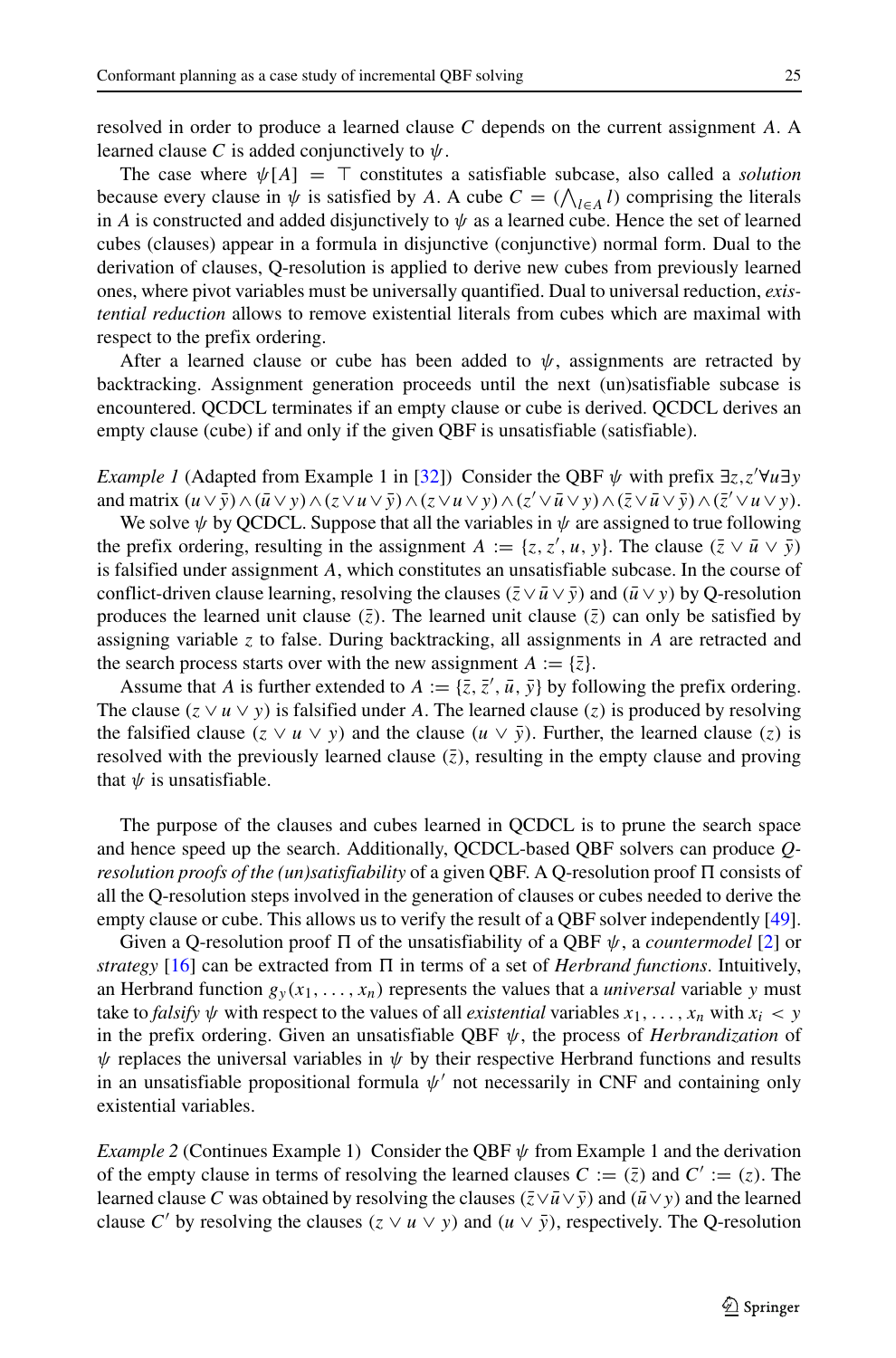steps needed to derive the learned clauses up to the empty clause constitute a Q-resolution proof  $\Pi$  of the unsatisfiability of  $ψ$ .

By inspecting  $\Pi$  it is possible to construct Herbrand functions for the universal variables in  $\psi$ . We refer to the literature [\[2\]](#page-22-6) for details on the construction of Herbrand functions. Suppose that we have constructed the Herbrand function  $g_u(z, z') := z$  for the single universal variable *u* in  $\psi$ . Note that  $g_u(z, z')$  technically depends on both existential variables *z* and  $z'$  which are smaller than *u* in the prefix ordering. However, actually  $g_u(z, z')$  depends only on  $z$  since  $z'$  does not occur in its definition.

Herbrandization replaces all occurrences of *u* in  $\psi$  by  $g_u(z, z')$ , resulting in the propositional formula  $\psi' := \exists z, z', y.(z \vee \bar{y}) \wedge (\bar{z} \vee y) \wedge (z \vee y) \wedge (\bar{z} \vee \bar{z} \vee y) \wedge (\bar{z} \vee \bar{y}) \wedge (\bar{z}' \vee z \vee y)$ , which contains only existential variables. The formula  $\psi'$  is unsatisfiable, which shows that  $g_u(z, z')$  is indeed a correct Herbrand function, thus confirming the unsatisfiability of the original QBF *ψ*.

In order to check the correctness of Herbrand functions as illustrated in Example 2, the satisfiability of the propositional formula  $\psi'$  resulting from Herbrandization must be checked, which is an NP -complete problem.

Dual to Q-resolution proofs of unsatisfiability and Herbrand functions, *Skolem functions* can be extracted from a Q-resolution proof  $\Pi$  of the *satisfiability* of a QBF  $\psi$ . A Skolem function  $f_y(x_1,...,x_n)$  represents the values that an *existential* variable *y* must take to *satisfy*  $\psi$  with respect to the values of all *universal* variables  $x_1, \ldots, x_n$  with  $x_i < y$  in the prefix ordering. Dual to Herbrandization, *Skolemization* of *ψ* replaces the existential variables in  $\psi$  by their respective Skolem functions and results in a satisfiable QBF  $\psi'$  not necessarily in CNF and containing only universal variables.

*Example 3* (Taken from Example 1 in [\[32\]](#page-23-11)) Consider the QBF *ψ* with prefix ∃*z,z* ∀*u*∃*y* and matrix  $(u \vee \overline{y}) \wedge (\overline{u} \vee y) \wedge (z \vee u \vee \overline{y}) \wedge (z' \vee \overline{u} \vee y) \wedge (\overline{z} \vee \overline{u} \vee \overline{y}) \wedge (\overline{z}' \vee u \vee y)$ . We solve  $\psi$  by QCDCL. Suppose that assignment  $A := \{\bar{z}, \bar{z}', \bar{u}, \bar{y}\}\$  has been enumerated. All clauses are satisfied under *A*, which corresponds to a solution, and hence the cube  $C_0 = (\bar{z} \wedge \bar{z}' \wedge \bar{u} \wedge \bar{y})$  is learned. Likewise, the cube  $C_1 = (\bar{z} \wedge \bar{z}' \wedge u \wedge y)$  is learned given assignment  $A := \{\bar{z}, \bar{z}', u, y\}$ , which is also a solution. By existential reduction, the cubes  $C_2 = (\bar{z} \wedge \bar{z}' \wedge \bar{u})$  and  $C_3 = (\bar{z} \wedge \bar{z}' \wedge u)$  are derived from  $C_0$  and  $C_1$ , respectively. Resolving the cubes  $C_2$  and  $C_3$  produces the cube  $C_4 = (\bar{z} \wedge \bar{z}')$ . Finally, applying existential reduction to *C*<sup>4</sup> results in the empty cube. The Q-resolution steps needed to derive the learned cubes up to the empty cube constitute a Q-resolution proof  $\Pi$  of the satisfiability of  $\psi$ .

Similar to Example 2, Skolem functions for the existential variables in  $\psi$  may be constructed by inspecting  $\Pi$  [\[2\]](#page-22-6). Suppose that we have constructed Skolem functions  $f_z := \bot$ , *f<sub>z'</sub>* := ⊥, and *f<sub>y</sub>*(*u*) := *u* for *z*, *z'*, and *y* in  $\psi$ . Skolemization replaces all occurrences of existential variables in  $\psi$  by their respective Skolem function, resulting in the QBF  $\psi' := \forall u . (u \vee \bar{u}) \wedge (\bar{u} \vee u) \wedge (\perp \vee u \vee \bar{u}) \wedge (\perp \vee \bar{u} \vee u) \wedge (\top \vee \bar{u} \vee \bar{u}) \wedge (\top \vee u \vee u)$ . Further simplification reduces  $\psi'$  to  $\top$ , showing that  $\psi'$  is satisfiable. Hence,  $f_z$ ,  $f_{z'}$ , and  $f_y(u)$  are correct Skolem functions, which confirms that the original QBF  $\psi$  is satisfiable.

In order to check the correctness of Skolem functions as illustrated in Example 3, the satisfiability of the QBF  $\psi'$  resulting from Skolemization must be checked, a problem which is in the complexity class co-NP .

Skolem and Herbrand functions provide a more detailed explanation of the (un)satisfiability of a QBF than Q-resolution proofs. The functions express concrete values the variables must take whereas Q-resolution proofs indicate only (un)satisfiability.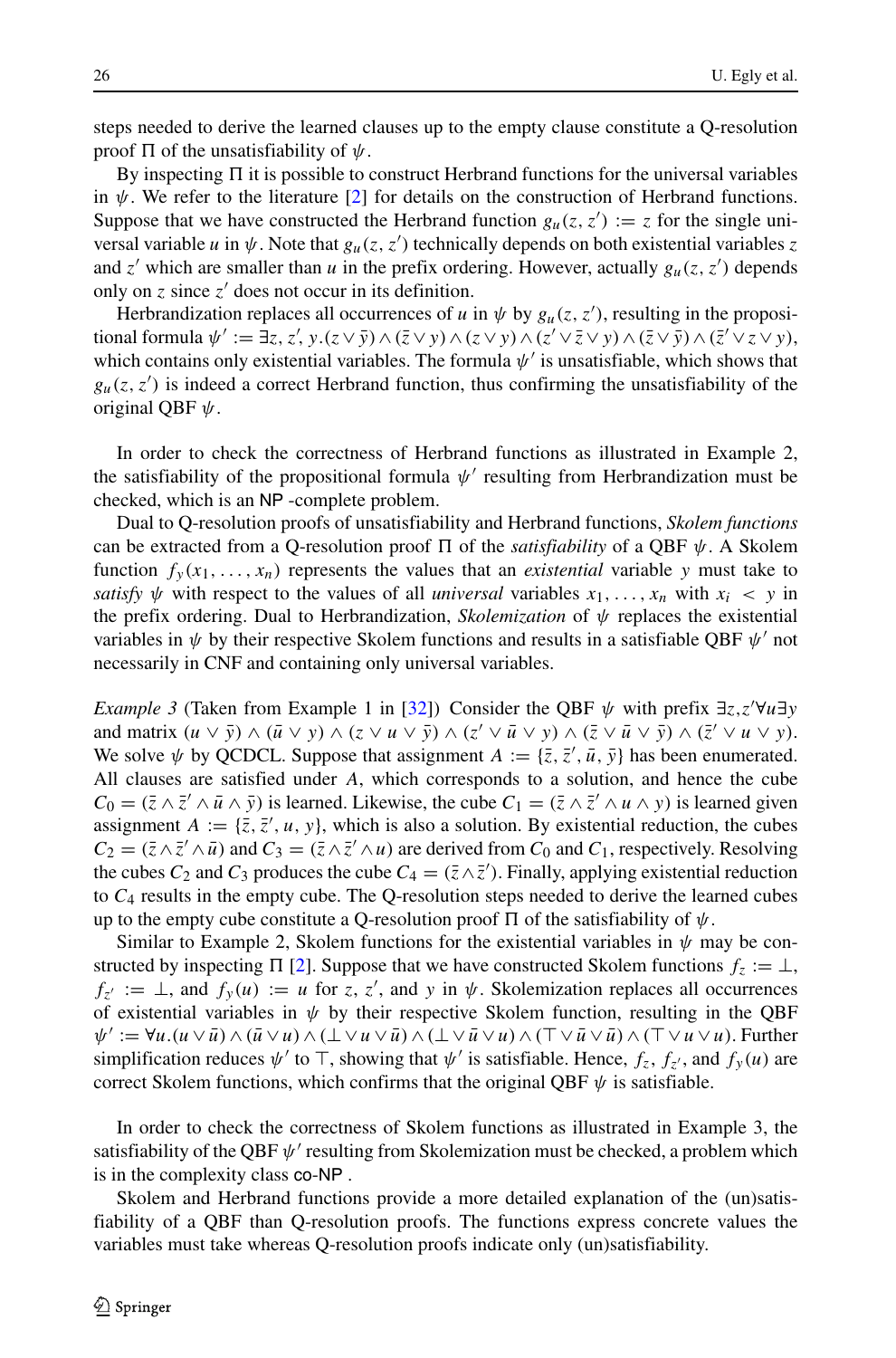To encode an instance of conformant planning as a QBF, we build upon the work of Rintanen [\[43\]](#page-24-1). We encode the problem whether a plan of a particular length *k* exists as a QBF  $\psi = \exists B_1 \forall B_2 \exists B_3 \phi$  with a prefix having two quantifier alternations. Notice that, although the computational complexity of this planning problem is on the second level of the polynomial hierarchy, we use a more natural encoding that simplifies the PCNF transformation which is on the third level of the polynomial hierarchy. If *ψ* is satisfiable then a plan of length *k* can be extracted from the assignments to the variables in the leftmost existential quantifier set  $\exists B_1$ . To this end, however, it is not necessary to explicitly produce Q-resolution proofs and Skolem functions from a run of QCDCL on *ψ*. The Skolem function  $f_y$  of a variable *y* in  $B_1$  does not depend on any universal variables and hence has an arity of zero (as illustrated in Example 3). For this special case, the value of  $f<sub>y</sub>$  is a truth constant and can be computed by a QCDCL-based QBF solver during a run and be represented in the QDIMACS output format.<sup>[3](#page-6-0)</sup> The correctness of the extracted plan can be checked by *partial* Skolemization of  $\psi$  based on the constant Skolem functions of the variables in  $B_1$ , which must result in a satisfiable QBF  $\psi' = \forall B_2 \exists B_3 \phi'$  in PCNF containing universal and existential variables. Checking the correctness of the constant Skolem functions amount to checking the satisfiability of  $\psi'$ , which is  $\Pi_2$ P-complete.

*Example 4* (Continues Example 3) Consider the QBF  $\psi$  with prefix  $\exists z, z' \forall u \exists y$  and matrix  $(u \vee \overline{y}) \wedge (\overline{u} \vee y) \wedge (z \vee u \vee \overline{y}) \wedge (z' \vee \overline{u} \vee y) \wedge (\overline{z} \vee \overline{u} \vee \overline{y}) \wedge (\overline{z}' \vee u \vee y)$  from Example 3 and the constant Skolem functions  $f_z := \perp$  and  $f_{z'} := \perp$  for the existential variables *z* and  $z'$  from the leftmost existential quantifier set. Partial Skolemization with respect to  $f<sub>z</sub>$  and *f<sub>z'</sub>* and simplification results in the satisfiable QBF  $\psi' := \forall u \exists y.(u \lor \bar{y}) \land (\bar{u} \lor y)$ .

Extracting constant Skolem functions of variables in the leftmost existential quantifier set only amounts to partial certification of the satisfiability of *ψ*. Partial certification is appealing for QBF-based workflows as it avoids to generate Q-resolution proofs. In practice, the generation of Skolem functions of arbitrary existential variables may be prohibitive in terms of run time and memory footprint [\[41\]](#page-23-17). Moreover, partial certification is compatible with preprocessing and incremental solving.

Checking the correctness of constant Skolem functions as illustrated in Example 4 is **PSPACE** -complete in general if the number of quantifier alternations in  $\psi'$  resulting from partial Skolemization is unbounded. However, a Q-resolution proof  $\Pi'$  of the satisfiability of  $\psi'$  may be obtained from a Q-resolution proof  $\Pi$  of the original QBF  $\psi$  and constant Skolem functions *fy* of existential variables *y* in the leftmost quantifier set of *ψ* by interpreting under  $f_z$  [\[16\]](#page-23-16).

### <span id="page-6-1"></span>**2.1 Expansion-based QBF solving**

In contrast to search-based QBF solving, expansion-based solvers successively eliminate variables in the formula (e.g., [\[5,](#page-22-7) [8,](#page-22-8) [33\]](#page-23-12)). In general, variables are eliminated from right to left with respect to the prefix ordering. In the following, we briefly illustrate the idea of eliminating variables by expansion.

Let  $\psi := Q_1 x_1 \dots Q_{n-1} x_{n-1} Q_n x_n$ ,  $\phi$  be a QBF where  $Q_i \in {\forall, \exists}$ ,  $x_i$  are variables, and *φ* is a quantifier-free propositional formula not necessarily in CNF. If the rightmost variable  $x_n$  is existentially quantified, i.e.,  $Q_n = \exists$ , then  $x_n$  is expanded by replacing the original

<span id="page-6-0"></span><sup>&</sup>lt;sup>3</sup>QDIMACS output format definition: [http://www.qbflib.org/qdimacs.html.](http://www.qbflib.org/qdimacs.html)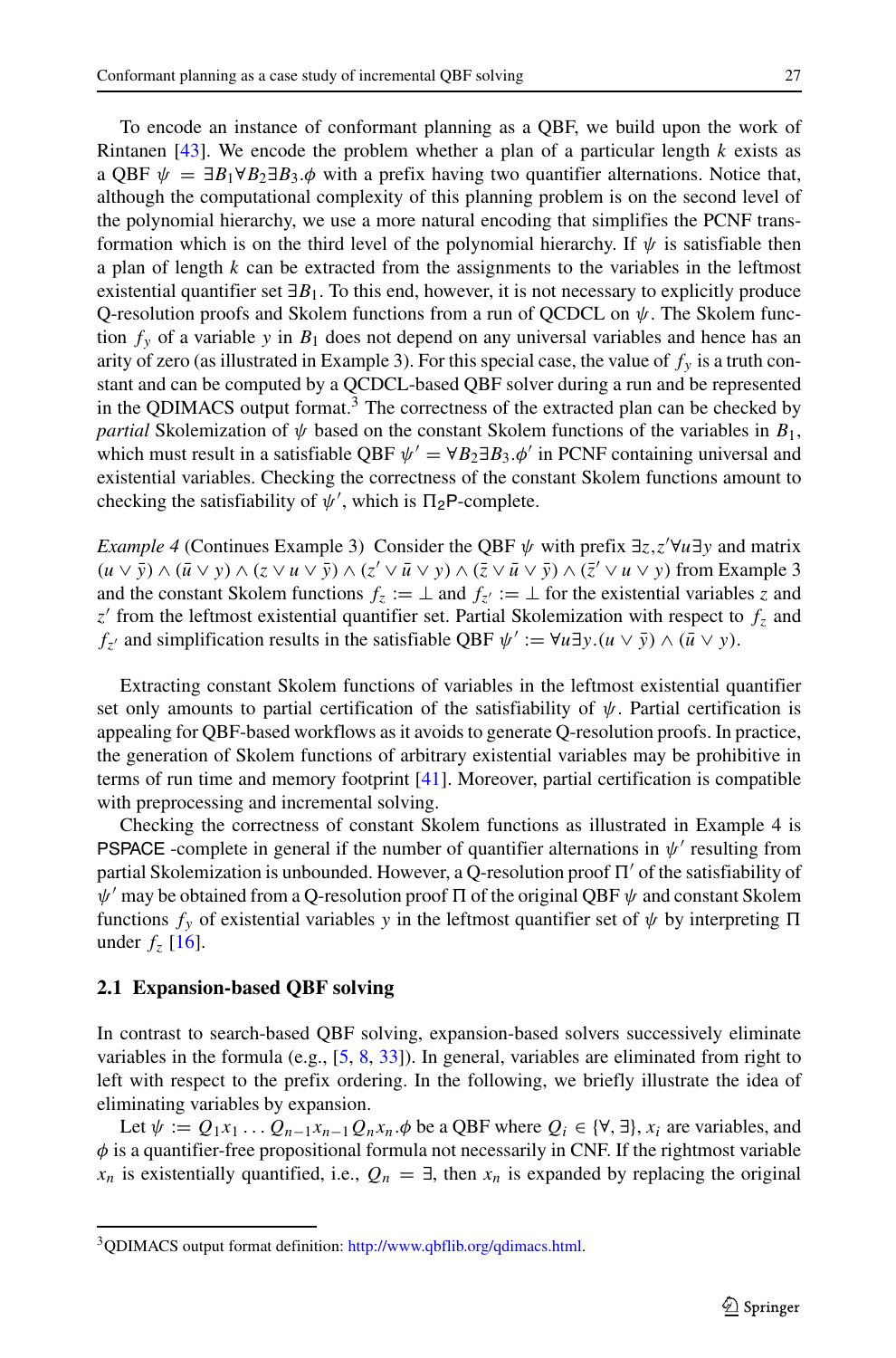$QBF \psi := Q_1 x_1 \dots Q_{n-1} x_{n-1} Q_n x_n \phi$  by  $Q_1 x_1 \dots Q_{n-1} x_{n-1} \phi[\bar{x}_n] \vee \phi[x_n]$ ). In the two copies  $\phi[\bar{x}_n]$  and  $\phi[x_n]$  of  $\phi$ , all occurrences of  $x_n$  are replaced by the truth constants ⊥ and  $\top$ , respectively. Expansion of variables may stop early as soon as the formula after expansion reduces to either  $\perp$  or  $\top$  under Boolean simplifications, meaning that the original QBF  $\psi$  is unsatisfiable or satisfiable, respectively.

If the rightmost variable  $x_n$  is universally quantified, i.e.,  $Q_n = \forall$ , then  $x_n$  is expanded by joining the two copies of  $\phi$  conjunctively ( $\wedge$ ). Expansion can be generalized to variables which are not rightmost, which requires to duplicate certain variables, add new quantifier sets, and rename variables in one copy of the formula.

In the worst case, the size of the formula doubles each time a variable is expanded. In practice, expansion-based solvers like Nenofex [\[33\]](#page-23-12) and RAReQS [\[23\]](#page-23-13), which we consider in our experimental study in Section [5,](#page-14-0) apply sophisticated techniques like integrated SAT solving, redundancy removal, and abstraction to limit the increase of the formula size.

From a theoretical point of view, expansion of variables is different from Q-resolution, which is applied in QCDCL. On certain classes of QBFs, expansion allows for proofs which are exponentially more succinct than any Q-resolution proof, and vice versa [\[4,](#page-22-9) [24\]](#page-23-18). Hence solvers based on variable expansion and QCDCL have individual strengths depending on the QBFs to be solved.

### **2.2 Preprocessing by blocked clause elimination**

Preprocessing has been found crucial for the performance of QBF-based workflows (see, e.g., the results of the QBF Gallery 2013 and 2014).[4](#page-7-0) Preprocessing transforms a given QBF  $\psi$  into a QBF  $\psi'$  by adding or removing clauses or variables in a satisfiability preserving way. The goal of preprocessing is to speed up solving *ψ* (compared to *ψ*) when also taking the time for preprocessing into account. Techniques applied for preprocessing include failed literal detection, variable expansion, equivalence reasoning, and variable elimination [\[5,](#page-22-7) [8,](#page-22-8) [14,](#page-23-19) [45,](#page-24-4) [48\]](#page-24-5). In contrast to expansion-based QBF solving as outlined in the previous section, in the context of preprocessing variable expansion is applied only in restricted fashion to avoid an increase of the formula size.

In our incremental QBF-based workflow to solve conformant planning problems, we focus on *blocked clause elimination (QBCE)* [\[6,](#page-22-3) [17\]](#page-23-10) as a QBF preprocessing technique. Among other techniques, QBCE is implemented in the QBF preprocessor Bloqqer.<sup>[5](#page-7-1)</sup>

**Definition 1** (**Blocked clause** [\[6,](#page-22-3) [17\]](#page-23-10)) Let  $\psi = \hat{Q} \cdot \phi$  be a QBF and  $C \in \phi$  be a clause. An existential literal  $l \in C$  is a *blocking literal* if for all clauses  $C' \in \phi$  with  $l \in C'$ , a literal *l'* with  $l' \leq l$  exists such that  $l', l' \in C \cup (C' \setminus \{l\})$ . A clause is *blocked* if it contains a blocking literal.

Note that blocking literal *l* in Definition 1 must be existential whereas literals *l'*, *l'* can be existential or universal. An *informal* definition of blocked clauses based on resolution is as follows. Consider an existential literal  $l$  in a clause  $C$  of a QBF and all clauses  $C'$  containing the literal  $\overline{l}$ . Let  $C'' := (C \setminus \{l\}) \cup (C' \setminus \{l\})$  be the potential resolvent of *C* and *C'* using the variable of *l* as the pivot variable. Then *l* is a blocking literal in *C* if, for all *C* , (1) the clause  $C''$  contains complementary literals *l'* and *l'* (hence  $C''$  is not a resolvent by definition) and

<span id="page-7-1"></span><span id="page-7-0"></span>[<sup>4</sup>http://www.kr.tuwien.ac.at/events/qbfgallery2013/](http://www.kr.tuwien.ac.at/events/qbfgallery2013/) and [http://qbf.satisfiability.org/gallery/.](http://qbf.satisfiability.org/gallery/) [5http://fmv.jku.at/bloqqer/.](http://fmv.jku.at/bloqqer/)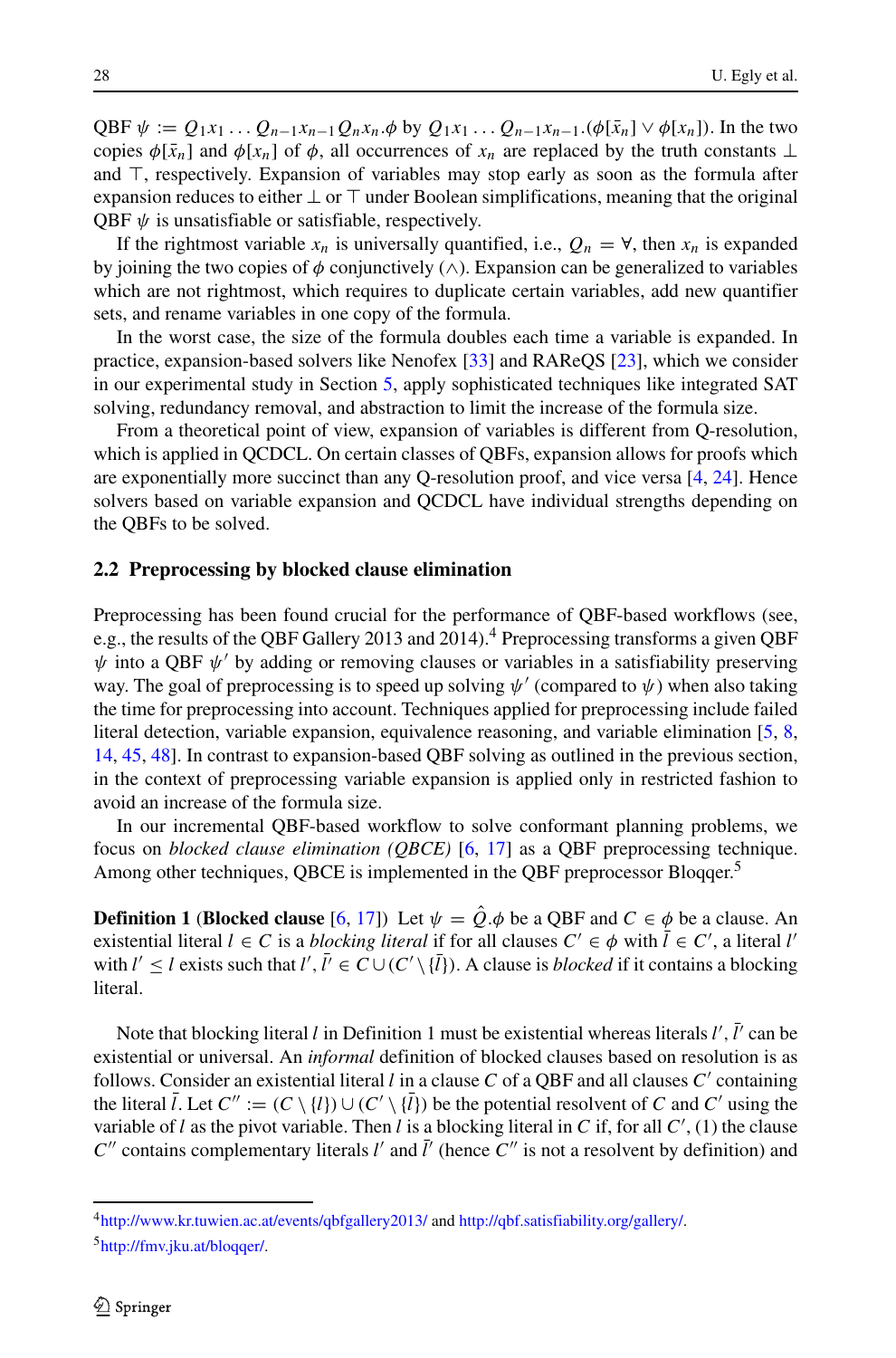$(2)$  the literals *l'* and *l'* are smaller than *l* according to the prefix ordering. Thus, checking whether  $l \in C$  is a blocking literal amounts to inspecting all potential resolvents that can be generated by selecting the variable of *l* as pivot variable. Originally, blocked clauses were presented in the context of extended resolution and propositional logic [\[29\]](#page-23-20).

**Definition 2** (**Blocked clause elimination** [\[6,](#page-22-3) [17\]](#page-23-10)) Given a QBF *ψ*, *blocked clause elimination (QBCE)* produces the QBF  $\psi'$  by removing all blocked clauses from  $\psi$  until completion.

QBCE has a unique fixpoint, preserves unsatisfiability and can be carried out in time which is polynomial in the size of  $\psi$  [\[6\]](#page-22-3). The following example illustrates the elimination of blocked clauses by QBCE.

*Example 5* Consider the satisfiable QBF  $\psi := \exists x_1, x_2 \forall y_3 \exists x_4. (\bigwedge_{i=1}^5 C_i)$  where the clauses *Ci* are defined as follows:

$$
C_1 = (y_3 \vee \bar{x}_4) \ C_3 = (x_1 \vee y_3 \vee \bar{x}_4) \ C_5 = (\bar{x}_1 \vee \bar{y}_3 \vee \bar{x}_4) C_2 = (\bar{y}_3 \vee x_4) \ C_4 = (x_2 \vee \bar{y}_3 \vee x_4)
$$

QBCE successively removes all clauses in  $\psi$  and maintains a sequence *BC* of blocked clauses in the order they were identified as blocked. Initially,  $BC := \emptyset$ . Consider  $C_4$  and literal  $x_4 \in C_4$ , which is not a blocking literal due to  $\bar{x}_4 \in C_5$ . However, literal  $x_2 \in C_4$ is a blocking literal because there is no clause containing  $\bar{x}_2$  and hence  $BC := (C_4)$ . Now  $\bar{x}_4 \in C_1$  is a blocking literal since  $\bar{y}_3 \in C_2$  and  $C_4$  with  $x_4 \in C_4$  is already blocked. For the same reasons  $\bar{x}_4 \in C_3$  is a blocking literal. Hence *BC* is updated to  $BC := (C_4, C_1, C_3)$ . Then  $\bar{x}_1 \in C_5$  is a blocking literal since  $C_3$  with  $x_1 \in C_3$  has already been identified as blocked, and thus  $BC := (C_4, C_1, C_3, C_5)$ . Finally,  $x_4 \in C_2$  is a blocking literal since every clause containing  $\bar{x}_4$  is blocked and  $BC := (C_4, C_1, C_3, C_5, C_2)$ .

A partial certificate in terms of Skolem functions of the existential variables in the leftmost quantifier set of a QBF *ψ* can be extracted from a partial certificate of a QBF *ψ* obtained from  $\psi$  by QBCE. To this end, we apply the following known approach [\[20\]](#page-23-21) related to blocked clause elimination for propositional logic [\[25\]](#page-23-22). Let  $\psi$  be a QBF,  $\psi'$  be the QBF obtained from  $\psi$  by QBCE and  $BC = \langle C_1, \ldots, C_n \rangle$  be the sequence of blocked clauses in the order they were identified as blocked when applying QBCE to  $\psi$ . Assume that *A'* is a partial certificate of  $\psi' = \exists B_1 Q'.\phi'$  where all variables in  $B_1$  are assigned. To reconstruct a partial certificate *A* of  $\psi$  from *A*<sup>'</sup>, we initially set *A* := *A*<sup>'</sup> and consider each clause *C<sub>i</sub>* in *BC* for  $i = n, \ldots, 1$  in reverse order. If the variable *v* of the blocking literal of  $C_i$  appears in  $B_1$  and if  $C_i$  is not satisfied by the current assignment of  $v$  in  $A$ , then we flip the assignment of *v* in *A*. The following example illustrates the reconstruction of a partial certificate.

*Example 6* (Continues Example 5) Consider the QBF  $\psi$  from Example 5, where all clauses are blocked, and let  $BC := \langle C_4, C_1, C_3, C_5, C_2 \rangle$  be the sequence of clauses in  $\psi$  in the order they were found blocked. Applying QBCE to  $\psi$  results in the empty QBF  $\psi' := \top$ containing no clauses. Any assignment to the existential variables  $x_1, x_2$  is a partial certificate of  $\psi'$ . However, the assignment  $A' = \{x_1, x_2\}$  where both  $x_1$  and  $x_2$  are assigned true is not a partial certificate of the original QBF  $\psi$  because replacing  $x_1$  and  $x_2$  by  $\top$  in  $\psi$  results in the unsatisfiable QBF  $\forall y_3, \exists x_4. (y_3 \lor \bar{x}_4) \land (\bar{y}_3 \lor x_4) \land (\bar{y}_3 \lor \bar{x}_4)$ . We reconstruct a partial certificate *A* from *A'* as follows. Let  $A := A'$  and consider  $C_i \in BC$  in reverse ordering. No assignment is flipped for  $C_2$ . The assignment of  $x_1$  is flipped from true to false since  $\bar{x}_1 \in C_5$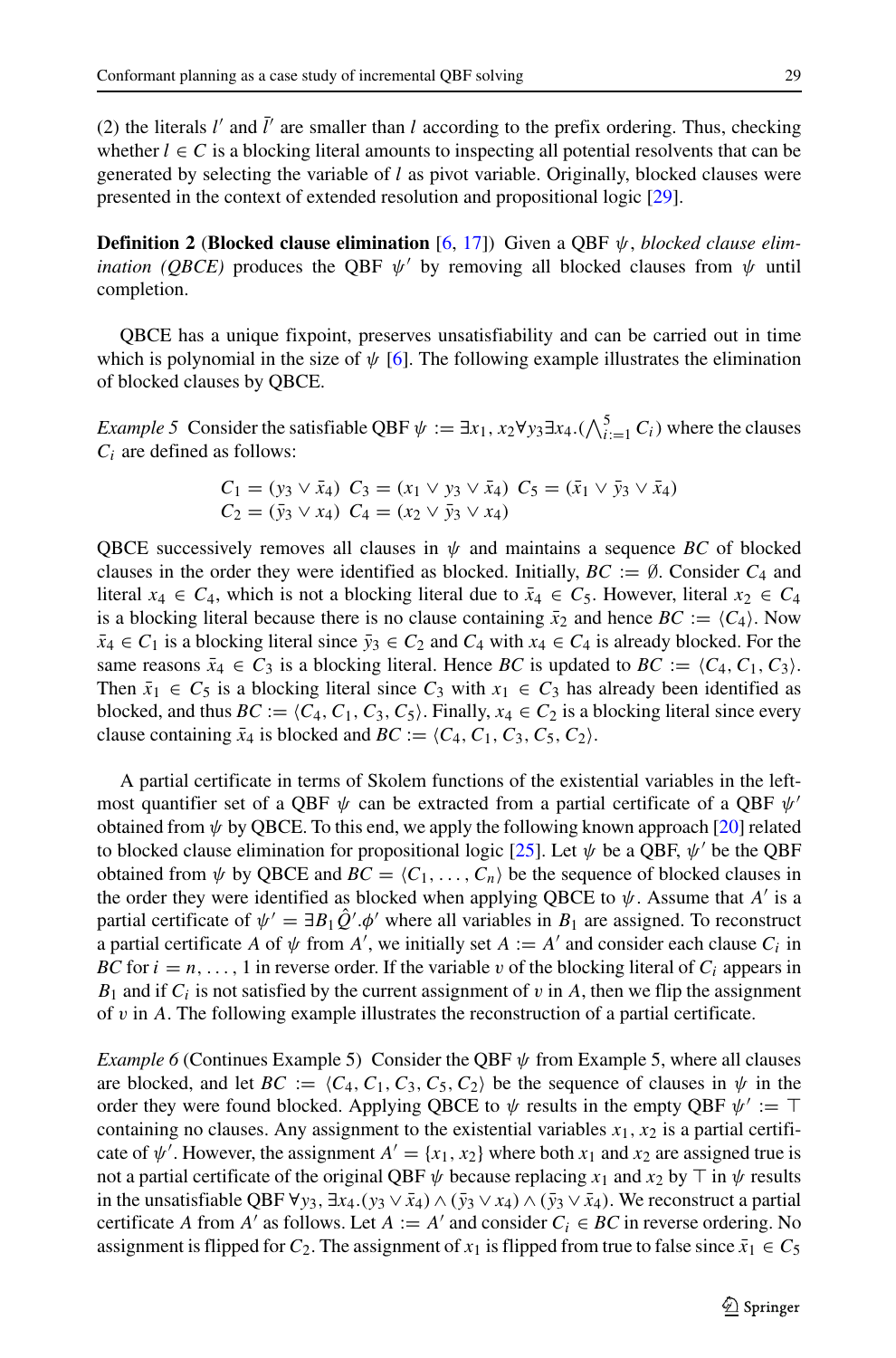is a blocking literal, it appears in the leftmost existential quantifier set and the previous assignment of true to  $x_1$  does not satisfy  $C_5$ . No assignments are flipped when inspecting the remaining clauses in *BC*. Finally, we obtain the partial certificate  $A = \{\bar{x}_1, x_2\}$  of the original QBF *ψ*.

In our incremental QBF-based workflow to solve instances of conformant planning, we simplify the QBFs  $\psi$  that encode the existence of a plan of length k by QBCE to obtain a QBF  $\psi'$ . We apply the reconstruction procedure illustrated in Example 6 to extract a plan for the planning instance from a partial certificate of  $\psi'$  returned by the QBF solver. We remark that the QRAT proof system [\[18,](#page-23-23) [19\]](#page-23-24) allows to generate Skolem functions of satisfiable QBFs which have been preprocessed by common techniques other than QBCE like elimination or expansion of variables, for example. Since we consider only QBCE for preprocessing and partial certificates, the generation of Skolem functions based on QRAT is possible but not necessary in our workflow.

In addition to QBCE as a preprocessing technique, we also apply QBCE for *inprocessing* [\[26\]](#page-23-25) within DepQBF in our workflow. Inprocessing has been introduced in the context of CDCL-based SAT solving and combines preprocessing with formula simplifications based on unit clauses that have been learned. Inprocessing has not been presented for QCDCLbased QBF solvers so far. After a unit clause *(l)* has been learned in QCDCL when solving a QBF  $\psi$ , all clauses containing the literal *l* are removed from  $\psi$ , and all literals *l* are removed from clauses in  $\psi$ . After simplifications by learned unit clauses, further simplifications by QBCE may become possible. Whereas preprocessing is a static approach which is applied once before a QBF is solved, inprocessing is more dynamic since it takes unit clauses learned during a run of QCDCL into account.

*Example 7* (Related to Examples 1 and 3) Consider the QBF *ψ* with prefix ∃*z,z* ∀*u*∃*y* and  $\text{matrix } (u \vee \bar{y}) \wedge (\bar{u} \vee y) \wedge (z \vee u \vee \bar{y}) \wedge (z' \vee \bar{u} \vee y) \wedge (\bar{z} \vee \bar{u} \vee \bar{y}) \wedge (\bar{z}' \vee u \vee y) \text{ from Example 3.}$ No clause is blocked in  $\psi$  and hence applying QBCE as a preprocessing technique to  $\psi$  has no effect.

We solve  $\psi$  by QCDCL including inprocessing. Suppose that all the variables in  $\psi$  are assigned to true following the prefix ordering, resulting in the assignment  $A := \{z, z', u, y\}$ . The clause  $(\bar{z} \vee \bar{u} \vee \bar{y})$  is falsified under assignment *A*, which constitutes an unsatisfiable subcase. The learned unit clause  $(\bar{z})$  is produced in the same way as in Example 1. The learned unit clause  $(\bar{z})$  can only be satisfied by assigning variable *z* to false. Hence during backtracking, all assignments in *A* are retracted and the search process starts over with the new assignment  $A := \{\bar{z}\}.$ 

At this point, inprocessing simplifies  $\psi$  under *A* by removing the clause  $(\bar{z} \vee \bar{u} \vee \bar{y})$ , which is satisfied under *A*, by removing the literal *z* from the clause  $(z \vee u \vee \overline{y})$ , and by removing the variable *z* from the prefix, resulting in the simplified QBF  $\psi' := \exists z' \forall u \exists y . (u \vee \bar{y}) \wedge (\bar{u} \vee \bar{y})$  $y) \wedge (z' \vee \bar{u} \vee y) \wedge (\bar{z}' \vee u \vee y)$ . When applying QBCE as part of inprocessing to  $\psi'$ , literal *y* in  $(z' \vee \bar{u} \vee y)$  is a blocking literal. After the blocked clause  $(z' \vee \bar{u} \vee y)$  has been removed, also  $\bar{z}'$  in  $(\bar{z}' \lor u \lor y)$  is a blocking literal. Finally the two remaining clauses  $(u \lor \bar{y})$  and  $(\bar{u} \vee y)$  are also blocked with blocking literals  $\bar{y}$  and *y*, respectively. Thus simplifications in inprocessing based on the learned unit clause  $(\bar{z})$  and QBCE reduce the original QBF  $\psi$  to the empty QBF, showing that  $\psi$  is satisfiable.

In this example, clauses became blocked during inprocessing only because the original QBF  $\psi$  has been simplified by taking into account the learned unit clause ( $\bar{z}$ ) and the corresponding necessary assignment to variable *z*. Hence in general, inprocessing is more powerful than preprocessing.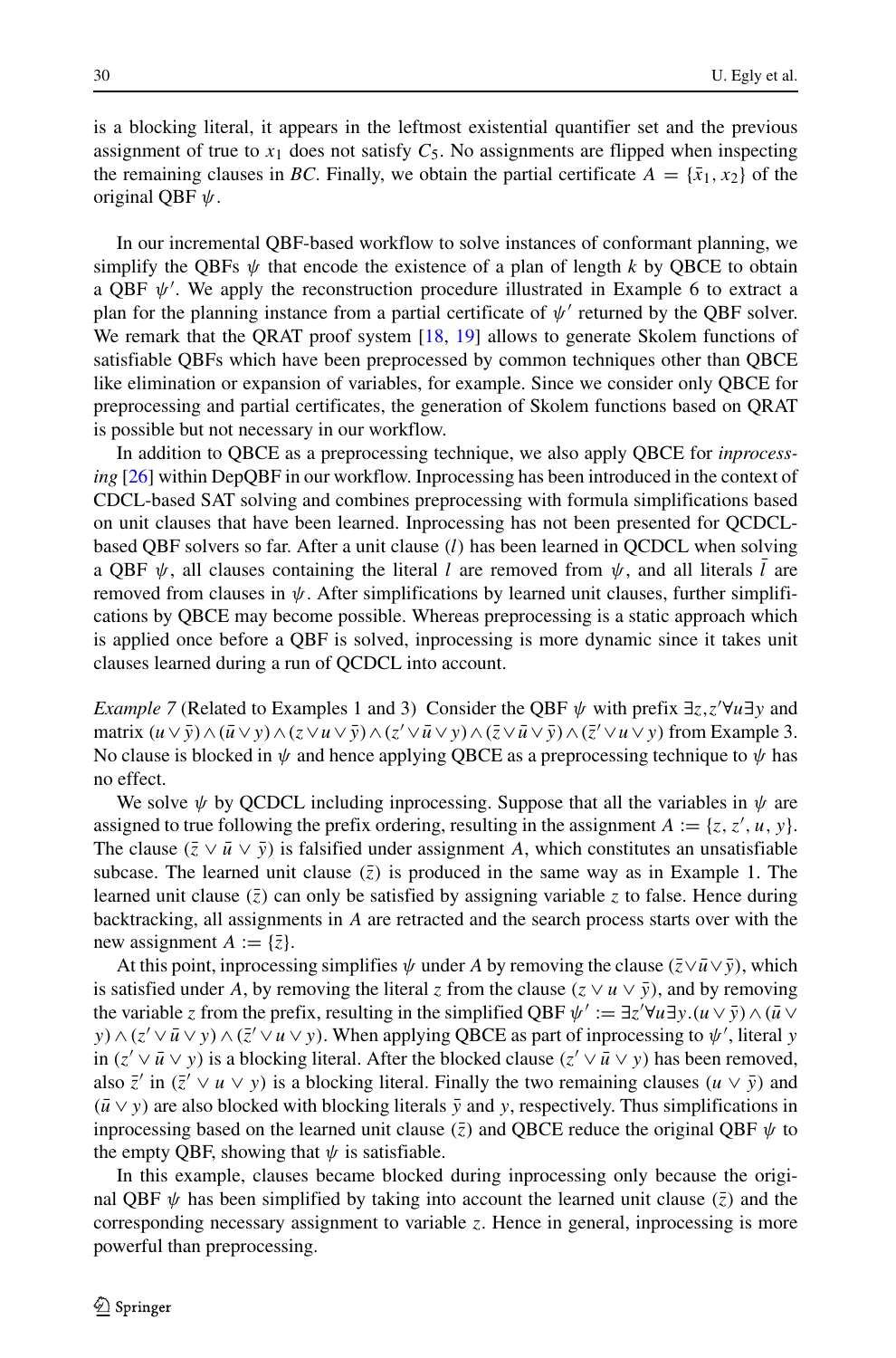In DepQBF we also implemented a novel, *fully* dynamic application of QBCE [\[32\]](#page-23-11).[6](#page-10-0) Thereby, QBCE is used to simplify the given QBF *ψ*[*A*] interpreted under the assignment *A* that has currently been generated in QCDCL. If QBCE simplifies  $\psi[A]$  to the empty QBF, then a new cube can be learned with respect to *A* without the need to make further assignments. This dynamic application of QBCE is in contrast to its usual application as a preprocessing and inprocessing technique. As illustrated by Example 7, with inprocessing QBCE is applied only after  $\psi$  has been simplified according to a new learned unit clause *C*. With the novel dynamic application, however, QBCE may be applied to  $\psi[A]$  each time after variables have been assigned to obtain a new assignment *A*. We refer to related literature [\[32\]](#page-23-11) on dynamic QBCE for further details and examples.

In our experiments with the QBF-based conformant planning workflow, we evaluate all configurations of DepQBF implementing QBCE as preprocessing, inprocessing, and the novel dynamic variant of QBCE. Further, we compare these configurations combined with incremental and nonincremental solving.

#### **2.3 Incremental QBF solving and incremental QBCE**

In the QBF-based conformant planning workflow, a sequence of QBFs must be solved. Each QBF in the sequence encodes the existence of a plan of a particular length. Let  $S :=$  $\langle \psi_0, \psi_1, \dots, \psi_n \rangle$  be a sequence of QBFs. Each QBF  $\psi_i$  in *S* is obtained from the previous QBF *ψi*−<sup>1</sup> in *S* by removing and adding clauses and variables. In *incremental QBF solving based on QCDCL*, clauses and cubes that were learned when solving the previous QBF  $\psi_{i-1}$  may be reused in order to speed up the solving process of the current QBF  $\psi_i$  and any forthcoming QBF in *S*. The set of learned clauses and cubes which can be reused depends on the actual modifications of the previous QBF  $\psi_{i-1}$  to obtain the current  $\psi_i$ . An approach to incremental QBF solving was first presented in the context of bounded model checking [\[38\]](#page-23-26). For our experiments on conformant planning based on incremental QBF solving, we rely on our general-purpose incremental QBF solver DepQBF [\[34,](#page-23-5) [35\]](#page-23-6).

A novel feature of DepQBF is incremental preprocessing by QBCE. In our approach, QBCE is carried out in incremental fashion when solving the current QBF  $\psi_i$ . Thereby, clauses which are blocked in the previously solved QBF  $\psi_{i-1}$  may still be blocked in the current QBF  $\psi_i$ . Such blocked clauses are ignored when applying QBCE to  $\psi_i$ , thus avoiding redundant checks when searching for blocking literals. Clauses which are blocked in  $\psi_{i-1}$  but not in  $\psi_i$  must be restored in a backtracking phase. If a clause is blocked in  $\psi_i$  then it is also blocked if other clauses are only deleted from  $\psi_i$ . Hence only adding clauses to  $\psi_i$  may turn clauses which have been formerly blocked in  $\psi_i$ into nonblocked ones. In general, incremental QBCE may result in smaller computational overhead compared to its nonincremental application, where always all clauses in a QBF are considered. We illustrate our approach to incremental QBCE by the following example.

*Example 8* Consider the satisfiable QBF  $\psi$  from Example 5 with prefix  $\dot{Q}$  := ∃*x*1*, x*2∀*y*3∃*x*<sup>4</sup> and clauses *Ci*:

$$
C_1 = (y_3 \vee \bar{x}_4) C_3 = (x_1 \vee y_3 \vee \bar{x}_4) C_5 = (\bar{x}_1 \vee \bar{y}_3 \vee \bar{x}_4) C_2 = (\bar{y}_3 \vee x_4) C_4 = (x_2 \vee \bar{y}_3 \vee x_4)
$$

<span id="page-10-0"></span><sup>&</sup>lt;sup>6</sup>Dynamic QBCE is part of DepQBF version 5.0 or later.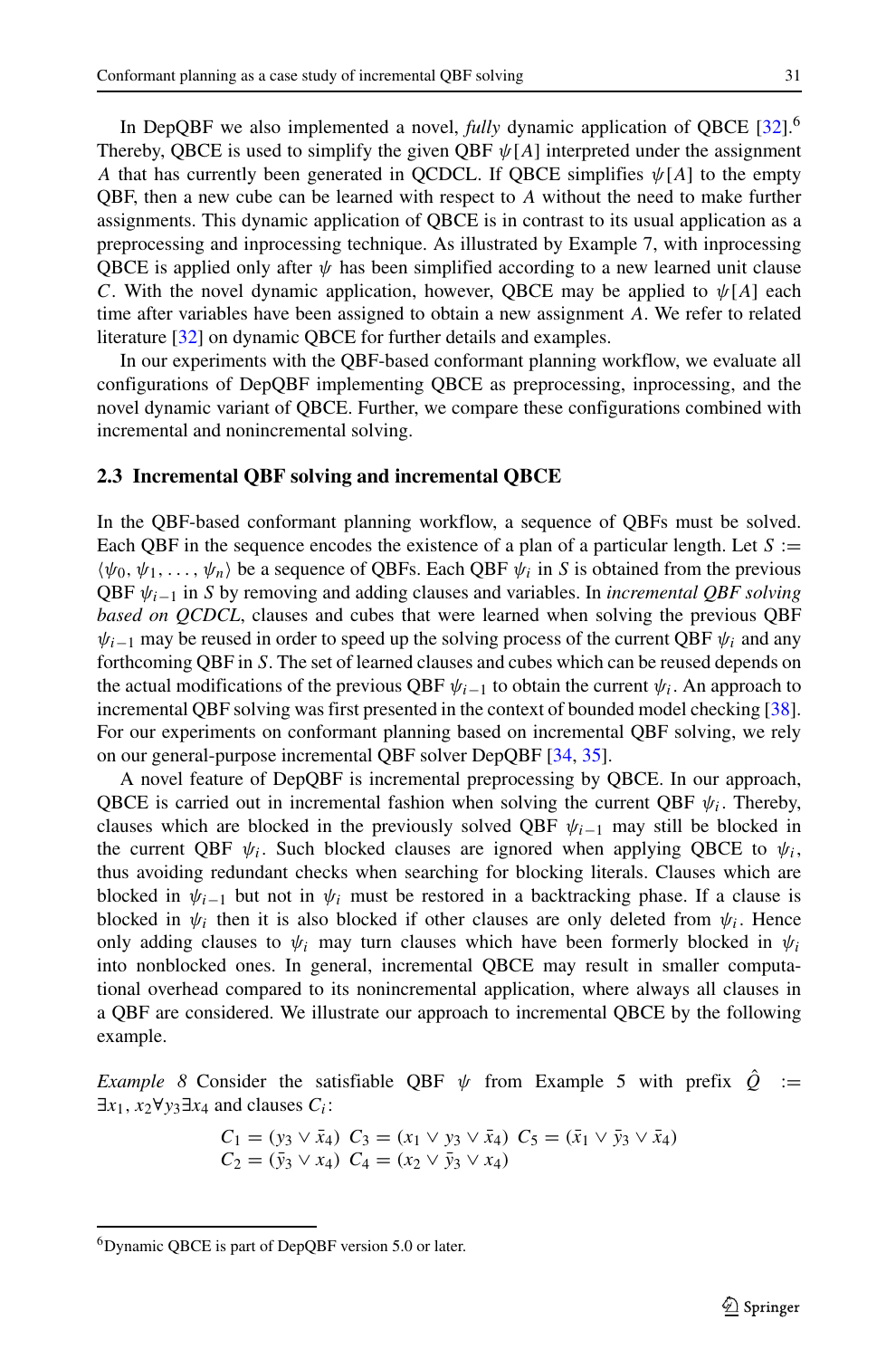We construct the sequence  $S = \langle \psi_0, \psi_1, \psi_2 \rangle$  by successively adding clauses  $C_i$  and apply QBCE incrementally to  $\psi_i$  as follows. Let  $\psi_0 := \hat{Q} \cdot C_2 \wedge C_4 = \hat{Q} \cdot (\bar{y}_3 \vee x_4) \wedge (x_2 \vee \bar{y}_3 \vee x_4)$ , where  $x_4 \in C_2$  and  $x_2 \in C_4$  are blocking literals ( $x_2 \in C_4$  is identified as blocking literal before  $x_4 \in C_2$ ). By adding  $C_1$  and  $C_3$  to  $\psi_0$ , we obtain  $\psi_1 := \hat{Q} \cdot C_2 \wedge C_4 \wedge C_1 \wedge C_3 =$  $\hat{Q}.C_2 \wedge C_4 \wedge (y_3 \vee \bar{x}_4) \wedge (x_1 \vee y_3 \vee \bar{x}_4)$ , where  $\bar{x}_4 \in C_1$  and  $\bar{x}_4 \in C_3$  are blocking literals. The blocked clause  $C_2$  with blocking literal  $x_4 \in C_2$  must be checked again when QBCE is applied to  $\psi_1$  since the literal  $\bar{x}_4$  occurs in both added clauses  $C_1$  and  $C_3$ . However, the blocked clause *C*<sup>4</sup> does not have to be checked again because the negation of its blocking literal  $x_2$  neither occurs in  $C_1$  nor in  $C_3$ . All clauses are blocked in  $\psi_1$ . Finally, by adding  $C_5$ to  $\psi_1$  we obtain  $\psi_2 := \hat{Q} \cdot C_2 \wedge C_4 \wedge C_1 \wedge C_3 \wedge C_5 = \hat{Q} \cdot C_2 \wedge C_4 \wedge C_1 \wedge C_3 \wedge (\bar{x}_1 \vee \bar{y}_3 \vee \bar{x}_4),$ where  $\bar{x}_1 \in C_5$  is a blocking literal. Only  $C_2$  with blocking literal  $x_4$  has to be checked again during QBCE since  $\bar{x}_4 \in C_5$ . Like before,  $C_4$  does not have to be checked again.

From the perspective of a user, our implementation of incremental solving and incremental QBCE in DepQBF is a black box. A related approach to incremental preprocessing has been presented in the context of SAT solving [\[40\]](#page-23-2). With DepQBF, no user interaction is necessary to control incremental applications of QBCE. This is in contrast to incremental preprocessing based on *don't touch variables* [\[39,](#page-23-4) [46\]](#page-24-6). These variables must not be affected by preprocessing, e.g., the solver must not eliminate them. Either the user is responsible to declare variables as don't touch variables via the solver API or the solver determines them by itself according to certain criteria. With incremental preprocessing based on don't touch variables, the effects of preprocessing never have to be undone in a backtracking phase. However, don't touch variables restrict the potential benefits when preprocessing the current QBF  $\psi_i$  since certain parts of  $\psi_i$  are locked. In our approach, however, incremental QBCE is applied to the entire QBF  $\psi_i$ , with the need to backtrack some of its effects when tackling the next QBF  $\psi_{i+1}$ .

In the following, we present a case study of QBF-based conformant planning. Our goal is to evaluate incremental and nonincremental variants of QBF solving in a common application framework to allow for a fair comparison. To this end we first discuss conformant planning and two types of benchmarks we use in the experimental analysis.

#### <span id="page-11-0"></span>**3 Conformant planning and benchmark domains**

A conformant planning problem consists of a set of state variables over a specified domain, a set of actions (each action with a precondition and an effect), an initial state where some values of the variables may be unknown, and a specification of the goal. The task is to find a sequence of actions, i.e., a plan, that leads from the initial state to a state where the goal specification is satisfied. The plan has to reach the goal for all possible values of unknown variables, i.e., it has to be fail-safe. This problem can nicely be encoded into QBFs, e.g., by building upon the encodings by Rintanen [\[43\]](#page-24-1). Conformant planning naturally arises, e.g., in repair and therapy planning [\[47\]](#page-24-0), where a plan needs to succeed even if some obstacles arise.

The length of a plan is the number of actions in the plan. As one is usually looking for short plans, the following strategy is used. Starting at a lower bound *k* on the minimal plan length, we iteratively increment the plan length *k* until a plan is found or a limit on the plan length is reached. This strategy is readily supported by an incremental QBF solver because a large number of clauses remains untouched when moving from length *k* to *k* + 1. Furthermore, this strategy always leads to *optimal* plans with respect to the plan length.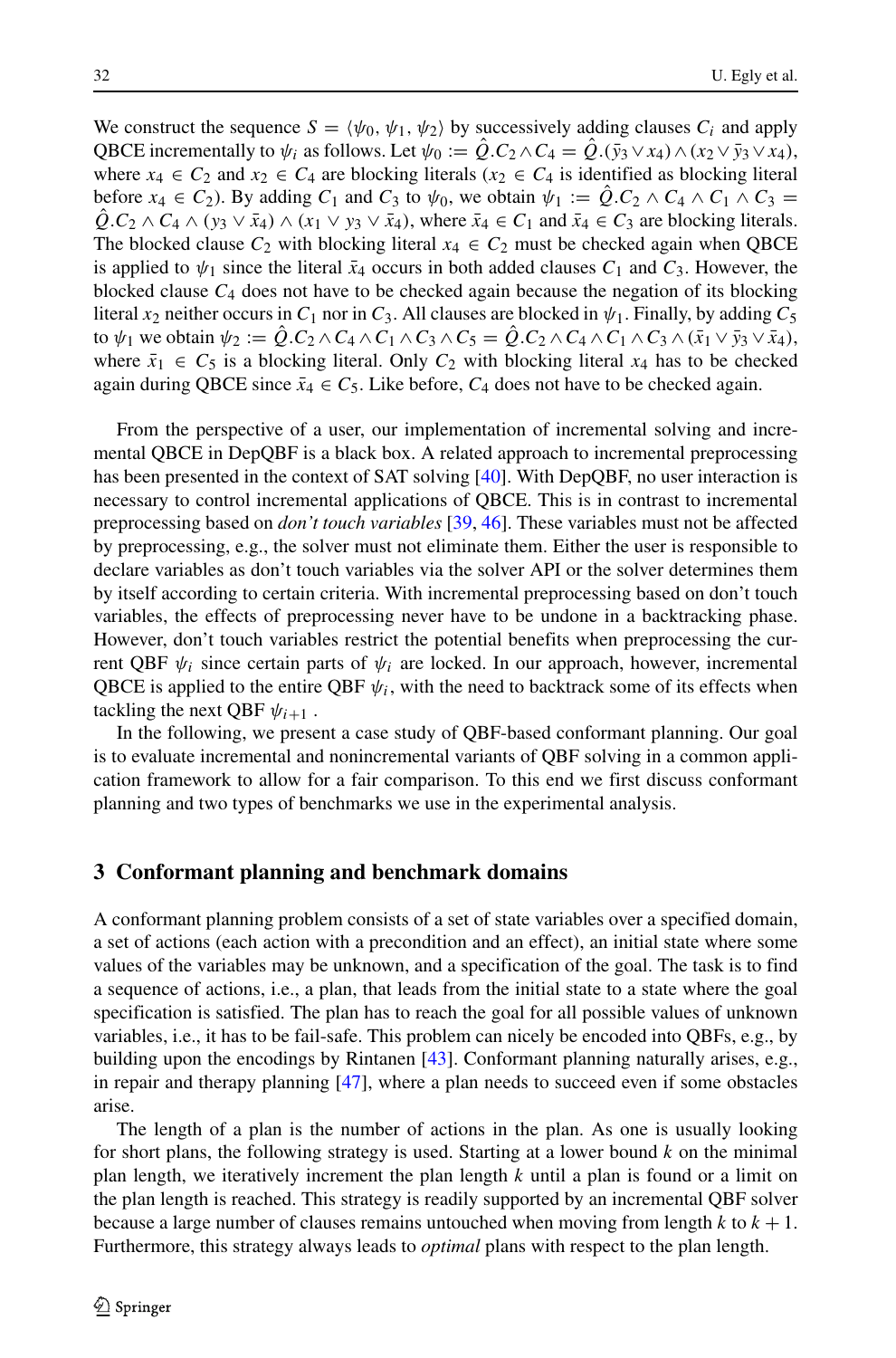<span id="page-12-1"></span>

**Fig. 1** Architecture of the planning tool

The two benchmark types we consider in our case study are called "Dungeon". These benchmarks are inspired by adventure computer-games and were first presented at the QBF workshop 2013 [\[28\]](#page-23-3). In this setting a player wants to defeat monsters living in a dungeon. Each monster requires a certain configuration of items to be defeated. In the beginning, the player picks at most one item from each pool of items. In addition, the player can exchange several items for one more powerful item if she holds all necessary "ingredients". Eventually, the player enters the dungeon. When entering the dungeon, the player is forced to pick additional items. The dilemma is that the player does not know which items she will get, i.e., the additional items are represented by variables with *unknown* values in the initial state. It might also happen that the new items turn out to be obstructive given the previously chosen item configuration. The goal is to pick items such that irrespective of the additional items the player defeats at least one monster.

We consider two variants of the Dungeon benchmark. In variant *v0* the player is only allowed to enter the dungeon once, thus has to pick the items and build more powerful items in advance. In contrast, in variant *v1* the player might attempt fighting the monsters several times and pick/build further items in between if the player was unsuccessful.

Despite the simple concept, these benchmarks are well suited for our case study. First, they capture the full hardness of  $\Sigma_2$ P -complete problems. Second, it is natural to reinterpret the game setting as a configuration or maintenance problem.

## <span id="page-12-0"></span>**4 QBF planning tool**

We briefly describe our planning tool that takes planning instances as input and encodes them as a sequence of QBFs. This tool generates a plan of minimal length for a given conformant planning instance with uncertainty in the initial state (if it exists).

Figure [1](#page-12-1) illustrates the architecture of our planning tool which was used for the experiments. The tool takes a planning instance given in PDDL (Planning Domain Definition Language) format as input. PDDL is a format to represent planning problems and has been used in the international planning competitions.<sup>[7](#page-12-2)</sup> After parsing the input, the grounder analyzes the given planning instance and calculates a lower bound  $\ell$  on the plan length. Starting with a plan length of  $k = \ell$ , the grounder then grounds only relevant parts of the instance, i.e., the grounder systematically eliminates variables from the PDDL instance. In a next step, the QBF encoder takes the ground representation as input and transforms it into a QBF that is satisfiable if and only if the planning problem has a plan of length *k*. The encoding which is used for this transformation to QBFs builds upon the ∃∀∃-encoding described in the work of Rintanen [\[43\]](#page-24-1). We decided to employ the ∃∀∃-encoding rather than a ∃∀-encoding as this gives a more natural encoding and simplifies the PCNF transformation. Since in this work we focus on a comparison of the incremental and nonincremental approach, we do not go

<span id="page-12-2"></span>[<sup>7</sup>http://www.icaps-conference.org/index.php/Main/Competitions.](http://www.icaps-conference.org/index.php/Main/Competitions)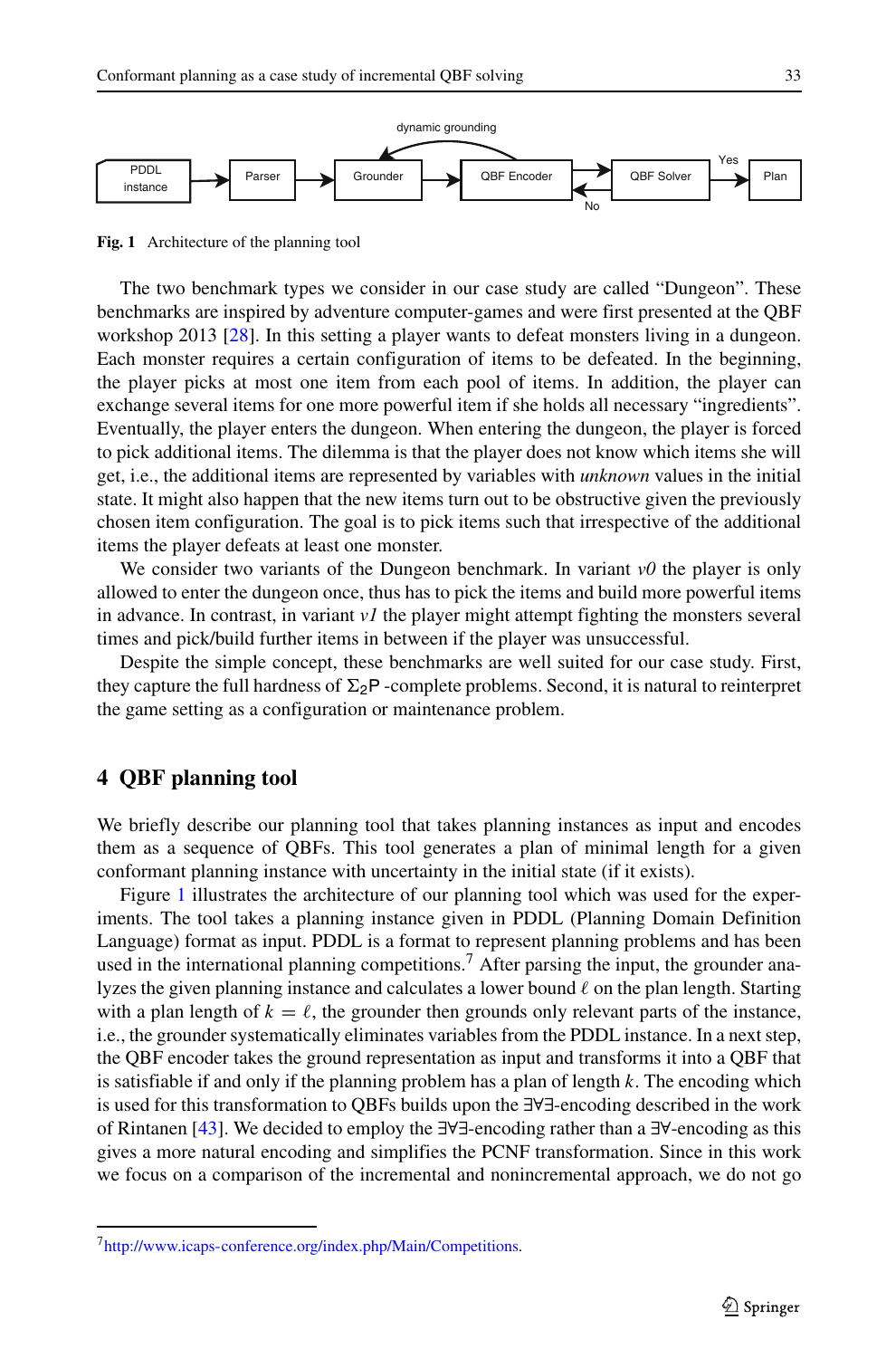into the details of the encoding. After the transformation into a QBF, the QBF encoder then invokes a QBF solver on the generated QBF. If the generated QBF is satisfiable, our system extracts the optimal plan from the assignment of the leftmost ∃-block. If the QBF is unsatisfiable, the plan length *k* is incremented, additional relevant parts of the problem may need grounding, and the subsequent QBF is passed to the solver. Below, we give an overview of the features and optimizations of our planning tool. Notice that in this simplified picture, preprocessing a QBF is considered to be part of QBF solving.

Since grounding the planning instance can cause an exponential blow-up in the size of the input, we have implemented a dynamic grounding algorithm. This algorithm uses ideas from the concept of the planning graph [\[7\]](#page-22-10) to only ground actions that are relevant for a certain plan length. With this optimization, we are able to make the grounding process feasible. Although the planning tool provides several methods to compute lower bounds on the plan length, in our experiments we always started with plan length  $k := 0$  to allow for a better comparison of the incremental and nonincremental approach.

Our *incremental* QBF solver DepQBF is written in C whereas the planning tool is written in Java. To integrate DepQBF in our tool and to employ its features for incremental solving, we implemented a Java interface for DepQBF, called *DepQBF4J*. [8](#page-13-0) This way, DepQBF can be integrated into arbitrary Java applications and its API functions can then be called via the Java Native Interface (JNI).

In our planning tool, the use of DepQBF's API is crucial for incremental solving, because we have to avoid writing the generated QBFs to a file. Instead, we add and modify the QBFs to be solved directly via the API of DepQBF. The API provides *push* and *pop* functions to add and remove *frames*, i.e., sets of clauses, in a stack-based manner. The CNF part of a QBF is represented as a stack of frames.

Given a planning instance, the workflow starts with plan length  $k = 0$ . The QBF  $\psi_k$ for plan length *k* can be encoded naturally in an incremental fashion by maintaining two frames *f*<sup>0</sup> and *f*<sup>1</sup> of clauses: clauses which encode the goal state are added to *f*1. All other clauses are added to  $f_0$ . If  $\psi_k$  is unsatisfiable, then  $f_1$  is deleted by a *pop* operation, i.e., the clauses encoding the goal state of plan length *k* are removed. The plan length is increased by one and additional clauses encoding the possible state transitions from plan length *k* to  $k + 1$  are added to  $f_0$ . The clauses encoding the goal state for plan length  $k + 1$  are added to a new  $f_1$ . Note that in the workflow clauses are added to  $f_0$ , but this frame is never deleted.

The workflow terminates if (1) the QBF  $\psi_k$  is satisfiable, indicating that the instance has a plan with *optimal* length *k*, or (2)  $\psi_k$  is unsatisfiable and  $k + 1$  exceeds a user-defined upper bound, indicating that the instance does not have a plan of length *k* or smaller, or (3) the time or memory limits are exceeded. In cases (1) and (2), we consider the planning instance as solved. For the experimental evaluation, we impose an upper bound of 200 on the plan length.

The Dungeon benchmark captures the full hardness of problems on the second level of the polynomial hierarchy. Therefore, as shown in the following section, already instances with moderate plan length might be hard for QBF solvers as well as for planning-specific solvers [\[28\]](#page-23-3). We considered an upper bound of 200 of the plan length to be sufficient to show the difference between the incremental and the nonincremental QBF-based approach. The hardness is due to the highly combinatorial nature of the Dungeon instances, which also applies to configuration and maintenance problems. Further, configuration and maintenance

<span id="page-13-0"></span><sup>8</sup>DepQBF4J is part of the release of DepQBF version 3.03 or later.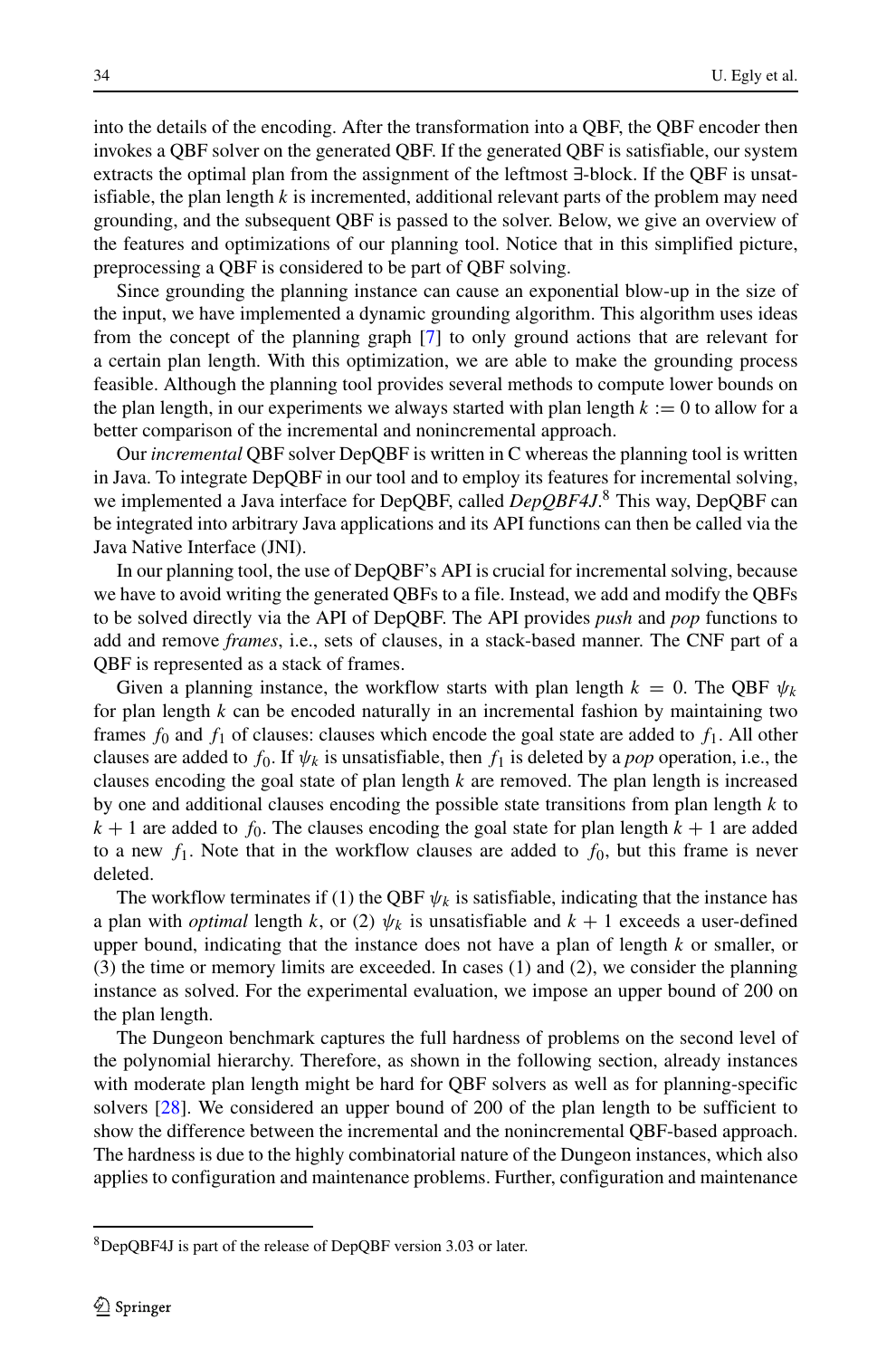problems can be encoded easily into conformant planning as the Dungeon benchmark is essentially a configuration problem.

Our planning tool can also be combined with any *nonincremental* QBF solver (supporting QDIMACS as input format) to determine a plan of minimal length in a *nonincremental* fashion. This is done by writing the QBFs which correspond to the plan lengths  $k = 0, 1, \ldots$ under consideration to separate files and solving them with a standalone QBF solver.

## <span id="page-14-0"></span>**5 Experimental evaluation**

We evaluate the incremental workflow described in the previous section using planning instances from the Dungeon benchmark. The purpose of our experimental analysis is to compare incremental and nonincremental QBF solving including incremental and nonincremental variants of pre- and inprocessing by QBCE in the context of conformant planning. Thereby, we provide the first empirical study of *incremental* QBF solving in the planning domain. In addition to QBF-based bounded model checking [\[37,](#page-23-27) [38\]](#page-23-26), our results independently motivate the use of incremental QBF solving in other application domains.

Apart from DepQBF, which is based on QCDCL, in our study we also consider the *nonincremental* QBF solvers Nenofex [\[33\]](#page-23-12) and RAReQS [\[23\]](#page-23-13), which are based on variable expansion. As outlined in Section [2.1,](#page-6-1) variable expansion is a state-of-the-art approach to QBF solving next to QCDCL. For a comprehensive comparison to incremental QCDCLbased QBF solving as implemented in DepQBF, it would be interesting to also consider an incremental application of variable expansion. However, we are not aware of incremental expansion-based QBF solvers which we could have included in our experimental study. In general, it is unclear how to implement incremental expansion efficiently in a solver.

From the Dungeon benchmark described in Section [3,](#page-11-0) we selected 144 planning instances from each variant *v0* and *v1*, resulting in 288 planning instances. Given a planning instance, we allowed 900 seconds wall clock time and 7 GB of memory for the entire workflow, which includes grounding, QBF encoding and QBF solving. All experiments reported were run on AMD Opteron 6238, 2.6 GHz, 64-bit Linux.

#### **5.1 Incremental and nonincremental solving**

In a first step, we compare the performance of incremental and nonincremental QBF solving in the planning workflow. To this end, we used incremental and nonincremental variants of our QBF solver DepQBF, referred to as incDepQBF and DepQBF, respectively. For nonincremental solving, we called the standalone solver DepQBF by system calls from our planning tool. Thereby, we generated the QBF encoding of a particular planning instance and wrote it to a file on the hard disk. DepQBF then reads the QBF from the file. For incremental solving, we called incDepQBF through its API via the DepQBF4J interface. This way, the QBF encoding is directly added to incDepQBF by its API within the planning tool (as outlined in the previous section), and no files are written. The solvers incDepQBF and DepQBF have the *same* codebase. Therefore, differences in their performance are due to whether incremental solving is applied or not.

In a next step, to evaluate the impact of QBCE on the performance of the planning workflow, we combined both incDepQBF and DepQBF with preprocessing, inprocessing, and the dynamic variant of QBCE [\[32\]](#page-23-11). These combinations result in eight configurations of DepQBF shown in the leftmost column of Table [1.](#page-15-0) Note that applications of QBCE in incDepQBF are always incremental in the sense that redundant work in QBCE is avoided in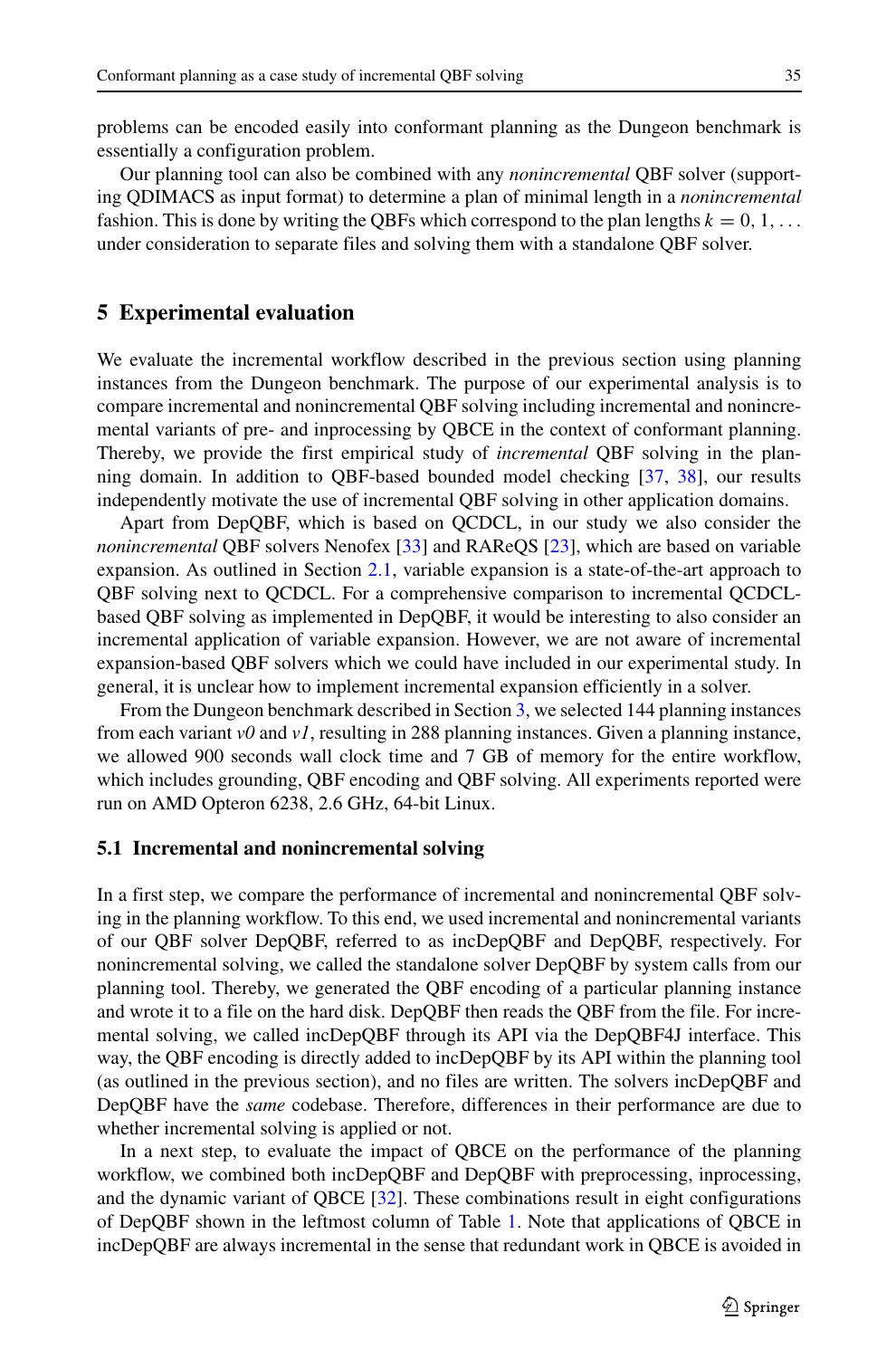<span id="page-15-0"></span>

| <b>Table 1</b> Overall statistics for the planning workflows implementing incremental and nonincremental QBF  |
|---------------------------------------------------------------------------------------------------------------|
| solving by incDepOBF and DepOBF, respectively. Both incDepOBF and DepOBF were tested with and                 |
| without QBCE for preprocessing (-pre), inprocessing (-inp) and applied dynamically in QCDCL (-dyn) [32],      |
| respectively. The columns show the total time for the planning workflow on all 288 instances (including       |
| time outs), total solved planning instances, solved instances where a plan was found and where no plan with   |
| length 200 or shorter exists, total solved QBFs in the workflow on all solved and unsolved planning instances |
| (TS-OBFs) and on those planning instances which were not solved (US-OBFs) when using any variant              |
| of DepOBF shown in the table. Lines are sorted by numbers of total solved planning instances (column          |
| "Solved")                                                                                                     |
|                                                                                                               |

|                      | 288 Planning Instances (Dungeon Benchmark: $v\theta$ and $vI$ ) |        |            |         |                |         |
|----------------------|-----------------------------------------------------------------|--------|------------|---------|----------------|---------|
|                      | Time                                                            | Solved | Plan found | No plan | <b>TS-OBFs</b> | US-OBFs |
| Incremental QBCE:    |                                                                 |        |            |         |                |         |
| incDepQBF-inp:       | 101,060                                                         | 181    | 165        | 16      | 5020           | 1148    |
| incDepQBF-pre:       | 101,347                                                         | 180    | 164        | 16      | 4948           | 1108    |
| incDepOBF-dyn:       | 100,756                                                         | 180    | 163        | 17      | 5111           | 1098    |
| Nonincremental OBCE: |                                                                 |        |            |         |                |         |
| DepQBF-inp:          | 103,330                                                         | 179    | 166        | 13      | 4433           | 995     |
| DepQBF-pre:          | 103,804                                                         | 178    | 165        | 13      | 4427           | 990     |
| DepQBF-dyn:          | 104,585                                                         | 177    | 164        | 13      | 4440           | 1020    |
| No QBCE:             |                                                                 |        |            |         |                |         |
| incDepQBF:           | 103,643                                                         | 176    | 163        | 13      | 3923           | 679     |
| DepQBF:              | 112,648                                                         | 165    | 162        | 3       | 2146           | 677     |

a sequence of incremental solver runs as illustrated by Example 8. In contrast to that, applications of QBCE in DepQBF are nonincremental, where QBCE is always carried out from scratch on each QBF to be solved.

DepQBF comes with an optional advanced analysis of variable dependencies in terms of *dependency schemes* [\[44\]](#page-24-7). Dependency schemes are binary relations over the set of variables in a QBF expressing independence of variables. Independence of variables allows to relax the linear prefix ordering given by the quantifier prefix of a QBF. This way, QCDCL may benefit from increased freedom in assigning variables. It is an open problem how to efficiently combine dependency schemes with incremental solving. To allow for a fair comparison, we disabled advanced dependency schemes in all variants of (inc)DepQBF. Instead, we used the linear ordering of the quantifier prefix of the QBFs.

The statistics in Table [1](#page-15-0) illustrate that incremental QBF solving by incDepQBF outperforms nonincremental solving by DepQBF in the planning workflow in terms of solved planning instances and solved QBFs in the planning workflow (section at the bottom of Table [1\)](#page-15-0). Each of the 165 planning instances solved by DepQBF was also solved by incDepQBF. The application of QBCE increases the numbers of solved planning instances and solved QBFs in both incDepQBF and DepQBF. Note that the numbers of solved QBFs (columns TS-QBFs and US-QBFs) provides a more fine grain performance measure than the numbers of solved planning instances. The benefits of QBCE are reflected by the ranking of the solvers in Table [1](#page-15-0) by the numbers of solved planning instances, where incremental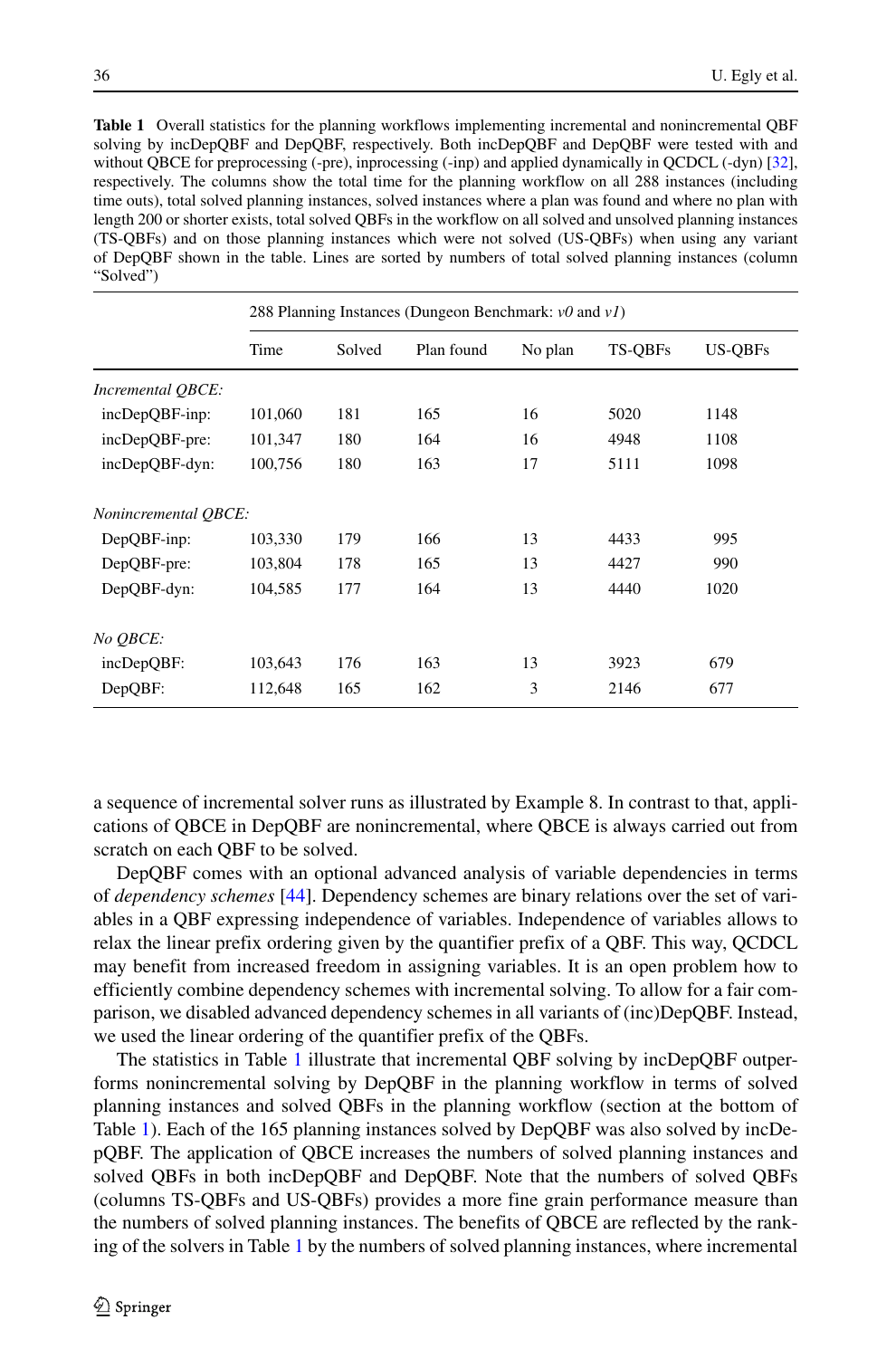<span id="page-16-0"></span>

**Fig. 2** Related to Tables [1](#page-15-0) and [4.](#page-19-0) Sorted run times of the planning workflow with incremental QBF solving by incDepQBF and nonincremental solving by various solvers, including combinations of QBF solvers with QBCE (-pre, -inp, -dyn) and preprocessing by Bloqqer (-B)

solving with incremental QBCE appears in the section at the top, nonincremental solving with nonincremental QBCE appears in the middle and solving without QBCE appears at the bottom. As illustrated in the plot shown in Fig. [2,](#page-16-0) the run times of the variants of (inc)DepQBF are close to each other, except for nonincremental solving by DepQBF.

Incremental solving performs particularly well on instances for which no plan exists. Considering the 13 instances solved using incDepQBF which do not have a plan (Table [1\)](#page-15-0), on average the total workflow took 83.35 seconds and incDepQBF spent 35,729 assignments and 135 backtracks per solved QBF. Tables [2](#page-17-0) and [3](#page-18-0) show an in-depth comparison of DepQBF, incDepQBF, and incDepQBF-inp with QBCE for inprocessing on commonly solved planning instances. Incremental solving with QBCE for inprocessing by incDepQBF-inp results in shorter times, fewer backtracks and assignments than incremental solving without QBCE (Table [3\)](#page-18-0). Incremental solving without QBCE outperforms nonincremental solving except on the instances from the set Dungeon-*v1* (Table [2\)](#page-17-0).

The different calling principles of incDepQBF (by the API) and DepQBF (by system calls) may have some influence on the overall run time of the workflow, depending on the underlying hardware and operating system. In general, the use of the API avoids I/O overhead in terms of hard disk accesses and thus might save run time. Due to the timeout of 900 seconds and the relatively small number of QBF solver calls in the workflow (at most 201, for plan length 0 up to the upper bound of 200), we expect that the influence of the calling principle on the overall time statistics in Table [1](#page-15-0) and Fig. [2](#page-16-0) is only marginal. The number of backtracks and assignments as shown in Tables [2](#page-17-0) and [3](#page-18-0) independently illustrate the benefits of incremental solving and QBCE.

Let  $P_i$ ,  $i \in \mathbb{N}$ , denote the set of planning instances where a plan of length *i* was found using both incDepQBF and DepQBF without QBCE. Figure [3](#page-19-1) shows how the number of backtracks evolves if the plan length is increased. On the instances in *Pk*, which have a plan with optimal length *k*, we observed peaks in the number of backtracks by incDepQBF as well as DepQBF on those QBFs which correspond to the plan length *k* − 1. Thus empirically the final unsatisfiable QBF for plan length *k*−1 is harder to solve than the QBF for the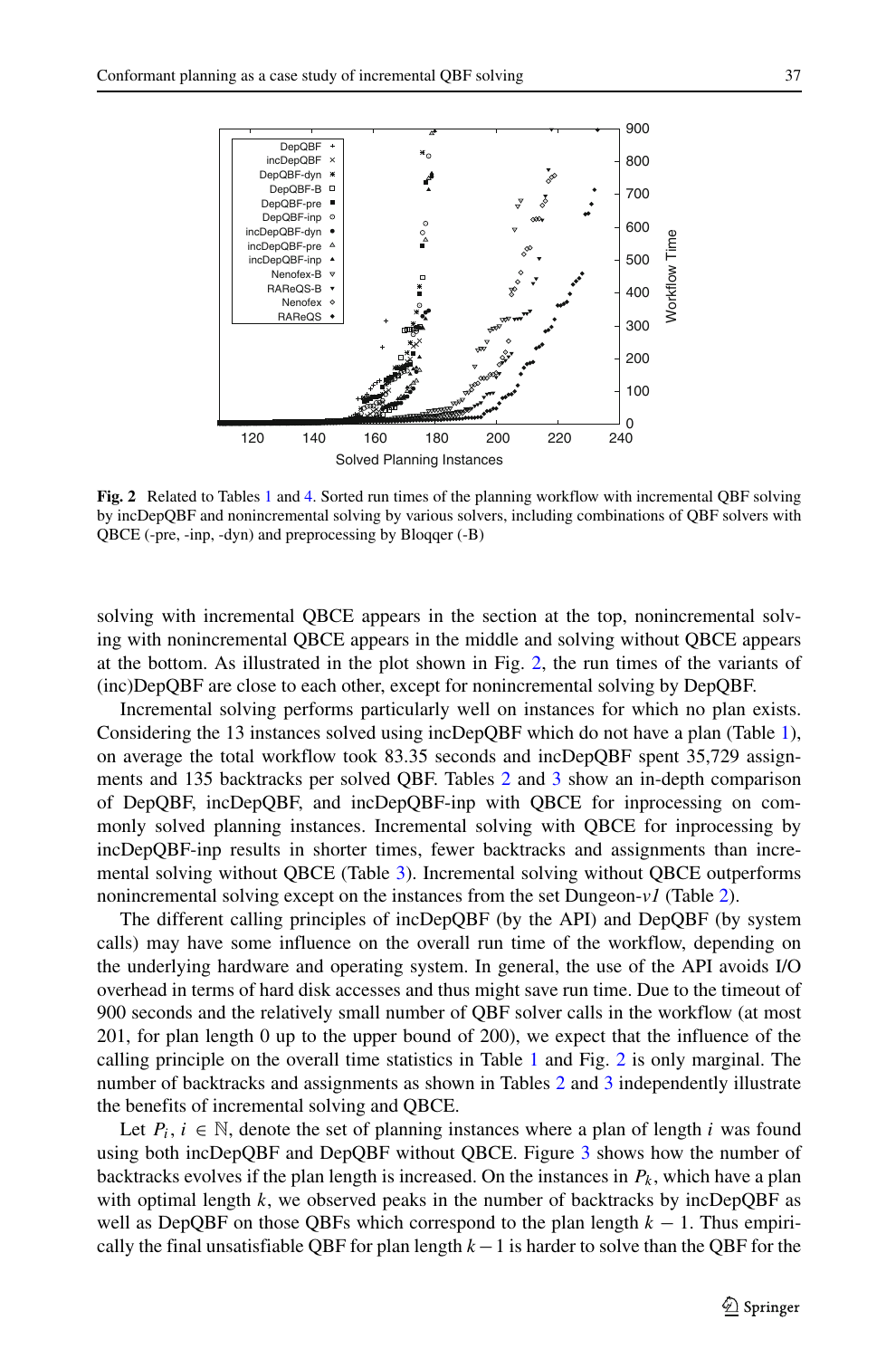|                  | Dungeon-v0 (81 solved instances) |             | Dungeon-v1 (81 solved instances) |             |  |
|------------------|----------------------------------|-------------|----------------------------------|-------------|--|
|                  | <b>DepQBF</b>                    | incDepQBF   | <b>DepQBF</b>                    | incDepQBF   |  |
| Total:           |                                  |             |                                  |             |  |
| $a$ :            | 149,436,140                      | 122,233,046 | 93,707,457                       | 126,344,508 |  |
| $b$ :            | 1,472,156                        | 1,237,384   | 777,630                          | 1,083,059   |  |
| $t$ :            | 951.22                           | 686.75      | 515.32                           | 581.92      |  |
| Per instance:    |                                  |             |                                  |             |  |
| $\overline{a}$ : | 1,844,890                        | 1,509,049   | 1,156,882                        | 1,559,808   |  |
| $\overline{b}$ : | 18,174                           | 15,276      | 9,600                            | 13,371      |  |
| $\overline{t}$ : | 11.74                            | 8.47        | 6.36                             | 7.18        |  |
| $\tilde{a}$ :    | 1,388                            | 1,391       | 1,553                            | 1,499       |  |
| $\tilde{b}$ :    | 13                               | 11          | 15                               | 15          |  |
| $\tilde{t}$ :    | 1.25                             | 0.65        | 1.29                             | 0.59        |  |
| Per solved QBF:  |                                  |             |                                  |             |  |
| $\overline{a}$ : | 549,397                          | 449,386     | 349,654                          | 471,434     |  |
| $\overline{b}$ : | 5,412                            | 4,549       | 2,901                            | 4,041       |  |
| $\overline{t}$ : | 3.49                             | 2.52        | 1.92                             | 2.17        |  |
| $\tilde{a}$ :    | 828                              | 833         | 805                              | 806         |  |
| $\tilde{b}$ :    | $\mathbf{1}$                     | 1           | 1                                | 1           |  |
| $\tilde{t}$ :    | 1.25                             | 0.65        | 1.29                             | 0.59        |  |

<span id="page-17-0"></span>**Table 2** Total, average, and median number of assignments  $(a, \overline{a})$ , and  $\tilde{a}$ , respectively), backtracks  $(b, \overline{b}, \overline{b})$ , and workflow time  $(t, \bar{t}, \tilde{t})$  for planning instances from Dungeon- $v0$  (left) and Dungeon- $v1$  (right) where both workflows using DepQBF and incDepQBF found the optimal plan. On the set Dungeon-*v0*, incremental solving by incDepQBF results in shorter times and fewer backtracks and assignments than nonincremental solving by DepQBF

optimal plan length *k* or for shorter plan lengths. Figure [3](#page-19-1) (right plot) shows notable exceptions. For  $P_6$ , the number of backtracks by DepQBF increases in contrast to incDepQBF. For  $P_5$  and  $P_7$ , incDepQBF spent more backtracks than DepQBF. We attribute this difference to the heuristics in (inc)DepQBF. The same QBFs has to be solved by incDepQBF and DepQBF in one run of the workflow. However, the heuristics in incDepQBF might be negatively influenced by previously solved QBFs. We made similar observations on instances not solved with either incDepQBF or DepQBF where DepQBF reached a longer plan length than incDepQBF within the given time limit.

## **5.2 Impact of preprocessing**

The results of QBF solver evaluations carried out in the context of QBFEVAL[9](#page-17-1) and the (previously mentioned) QBF Gallery have shown empirically that preprocessing is vital when solving QBFs from many application domains. To analyze the impact of preprocessing on the planning workflow, we combined the preprocessor Bloqqer [\[6\]](#page-22-3) with the

<span id="page-17-1"></span><sup>&</sup>lt;sup>9</sup>http://www.qbflib.org/index\_eval.php.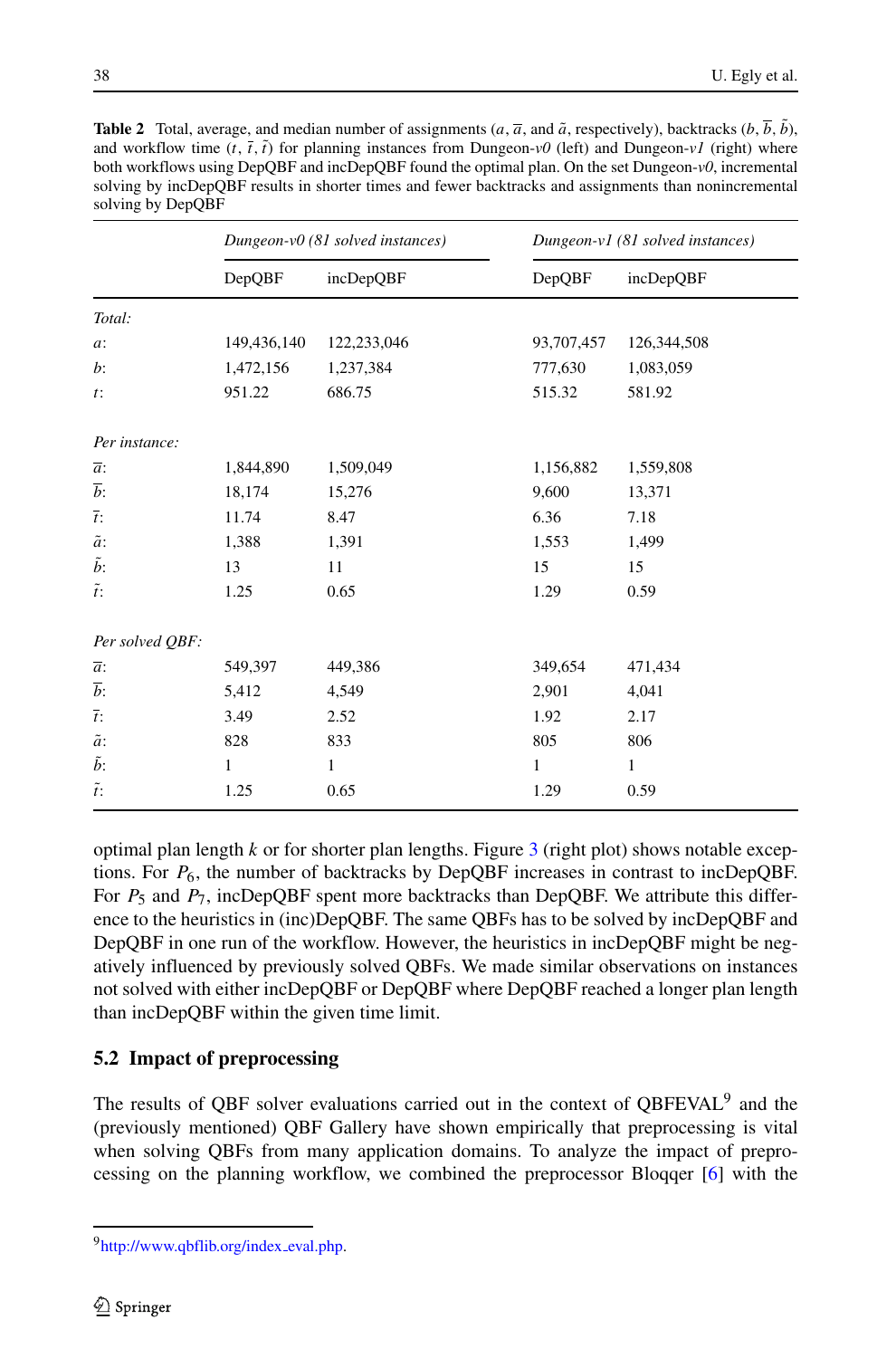|                  |             | Dungeon-v0 (81 solved instances) | Dungeon-v1 (82 solved instances) |               |  |
|------------------|-------------|----------------------------------|----------------------------------|---------------|--|
|                  | incDepQBF   | incDepQBF-inp                    | incDepQBF                        | incDepQBF-inp |  |
| Total:           |             |                                  |                                  |               |  |
| a:               | 122,233,046 | 82,109,291                       | 164, 131, 257                    | 100,010,912   |  |
| $b$ :            | 1,237,384   | 889,450                          | 1,459,655                        | 1,023,084     |  |
| $t$ :            | 686.75      | 558.09                           | 818.63                           | 661.20        |  |
| Per instance:    |             |                                  |                                  |               |  |
| $\overline{a}$ : | 1,509,049   | 1,013,694                        | 2,001,600                        | 1,219,645     |  |
| $\overline{b}$ : | 15,276      | 10,980                           | 17,800                           | 12,476        |  |
| $\overline{t}$ : | 8.47        | 6.89                             | 9.98                             | 8.06          |  |
| $\tilde{a}$ :    | 1,391       | 1,332                            | 1,641                            | 1,356         |  |
| $\tilde{b}$ :    | 11          | $\overline{4}$                   | 15                               | 5             |  |
| $\tilde{t}$ :    | 0.65        | 0.64                             | 0.61                             | 0.60          |  |
| Per solved QBF:  |             |                                  |                                  |               |  |
| $\overline{a}$ : | 449,386     | 301,872                          | 596,840                          | 363,676       |  |
| $\overline{b}$ : | 4,549       | 3,270                            | 5,307                            | 3,720         |  |
| $\overline{t}$ : | 2.52        | 2.05                             | 2.97                             | 2.40          |  |
| $\tilde{a}$ :    | 833         | 755                              | 828                              | 748           |  |
| $\tilde{b}$ :    | 1           | $\mathbf{0}$                     | 1                                | $\mathbf{0}$  |  |
| $\tilde{t}$ :    | 0.65        | 0.64                             | 0.61                             | 0.60          |  |

<span id="page-18-0"></span>**Table 3** Like Table [2](#page-17-0) but comparing incDepQBF and incDepQBF-inp, the variant of DepQBF which solved the largest number of planning instances according to the results in Table [1.](#page-15-0) Incremental solving by incDepQBF-inp with incremental QBCE for inprocessing outperforms incDepQBF without QBCE in terms of time and numbers of assignments and backtracks on both sets Dungeon-*v0* (left) and Dungeon-*v1*

nonincremental variant of DepQBF. Bloqqer implements QBCE and more advanced techniques like variable expansion. In addition to DepQBF, we also integrated Nenofex [\[33\]](#page-23-12) and RAReQS [\[23\]](#page-23-13) in the planning workflow, which are based on variable expansion as outlined in Section [2.1.](#page-6-1) We selected these two solvers because in the experimental results of the QBF Gallery events expansion-based solvers performed well on QBFs generated from the Dungeon benchmark<sup>[10](#page-18-1)</sup> and from other planning<sup>[11](#page-18-2)</sup> benchmarks.

Our implementation of QBCE amounts to partial preprocessing in DepQBF and incDepQBF, which is in contrast to full preprocessing as provided by Bloqqer. In order to extract plans for planning instances solved by (inc)DepQBF with QBCE, it is necessary to reconstruct partial certificates as illustrated in Example 6. Full preprocessing, however, requires to either declare certain variables as don't touch variables [\[39,](#page-23-4) [46\]](#page-24-6), which may limit the effects of preprocessing, or to combine preprocessing with the extraction of full certificates [\[19,](#page-23-24) [22\]](#page-23-28). To focus on the impact of preprocessing on the planning workflow, in the experiments reported in the following, we ignore the extraction of plans from solved planning instances.

<sup>&</sup>lt;sup>10</sup>http://www.kr.tuwien.ac.at/events/qbfgallery2013/sc\_apps/conf\_planning\_dungeon.html.

<span id="page-18-2"></span><span id="page-18-1"></span><sup>1</sup>[1http://www.kr.tuwien.ac.at/events/qbfgallery2013/sc](http://www.kr.tuwien.ac.at/events/qbfgallery2013/sc_apps/planning_CTE.html) apps/planning CTE.html.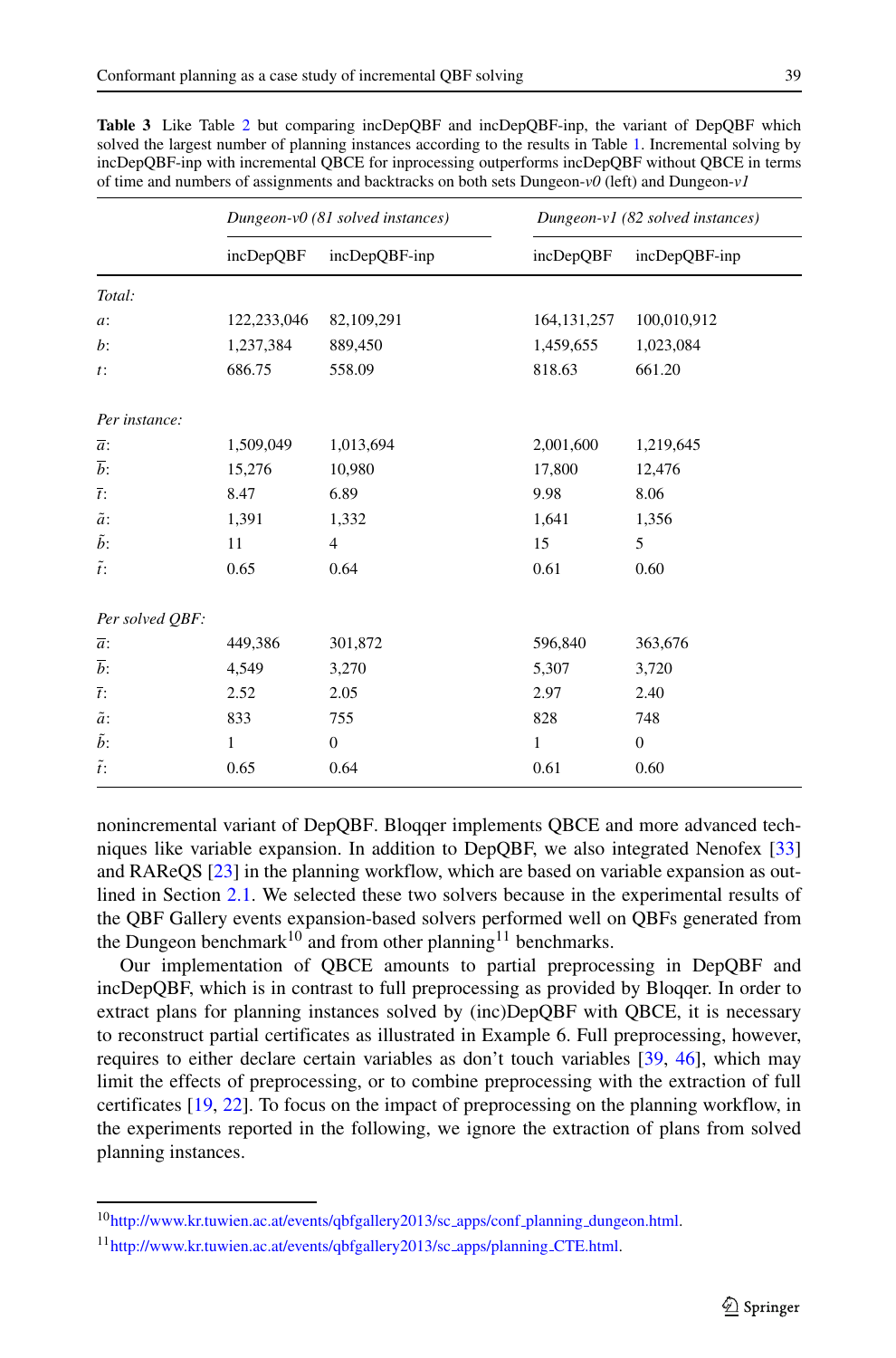<span id="page-19-1"></span>

**Fig. 3** Related to Table [2.](#page-17-0) The data points on the lines "inc5" (*dashed*) and "noninc5" (*solid*) show the total numbers of backtracks spent by incDepQBF and DepQBF on the QBFs corresponding to the plan lengths  $i = 0, \ldots, 5$  for all instances in  $P_5$ . The data points for  $P_6$  and  $P_7$  were computed similarly for the plan lengths  $i = 0, \ldots, 6$  and  $i = 0, \ldots, 7$ , respectively, and are shown on the lines "inc6", "noninc6" and "inc7", "noninc7"

Table [4](#page-19-0) shows the performance of the planning workflow when using nonincremental solving with and without preprocessing by Bloqqer. The same limits for wall clock time and memory as for Table [1](#page-15-0) were used (900 seconds, 7 GB). Note that while columns TS-QBFs, i.e., the total number of solved QBFs in solved and unsolved planning instances, in Tables [1](#page-15-0) and [4](#page-19-0) are comparable, columns US-QBFs are not since these statistics are computed based on those planning instances which were not solved by any solver shown in the respective table. Figure [2](#page-16-0) shows the sorted run times of the workflow related to Table [4.](#page-19-0) To integrate Bloqqer into the workflow, we preprocess the current QBF and write the preprocessed formula to a file on the hard disk. The nonincremental solvers then read the file and solve the preprocessed formula.

Interestingly, both Nenofex and RAReQS perform considerably worse in terms of solved planning instances and solved QBFs (columns TS-QBFs and US-QBFs) if Bloqqer is applied prior to solving (section at the bottom of Table [4\)](#page-19-0). The application of Bloqqer is beneficial for DepQBF only (line DepQBF-B), which solves more planning instances (177) and more QBFs than DepQBF without Bloqqer (166). The number of instances solved by

|             | 288 Planning Instances (Dungeon Benchmark: $v\theta$ and $vI$ ) |        |            |         |                |         |  |
|-------------|-----------------------------------------------------------------|--------|------------|---------|----------------|---------|--|
|             | Time                                                            | Solved | Plan found | No plan | <b>TS-OBFs</b> | US-OBFs |  |
| No Blogger: |                                                                 |        |            |         |                |         |  |
| RAReOS:     | 60,566                                                          | 234    | 213        | 21      | 9124           | 3484    |  |
| Nenofex:    | 73,268                                                          | 220    | 205        | 15      | 9002           | 3620    |  |
| DepQBF:     | 113,020                                                         | 166    | 163        | 3       | 2146           | 373     |  |
| Blogger:    |                                                                 |        |            |         |                |         |  |
| RAReOS-B:   | 71,864                                                          | 219    | 213        | 6       | 7295           | 2554    |  |
| Nenofex-B:  | 78,848                                                          | 209    | 203        | 6       | 7241           | 2669    |  |
| DepQBF-B:   | 103,465                                                         | 177    | 171        | 6       | 4967           | 1173    |  |

<span id="page-19-0"></span>**Table 4** Related to Table [1](#page-15-0) (same column labels) and Fig. [2.](#page-16-0) Performance of the planning workflow with nonincremental QBF solving by DepQBF, Nenofex and RAReQS. The latter two are based on variable expansion. Lines are sorted by numbers of total solved planning instances. All solvers were tested with (-B) and without preprocessing by Bloqqer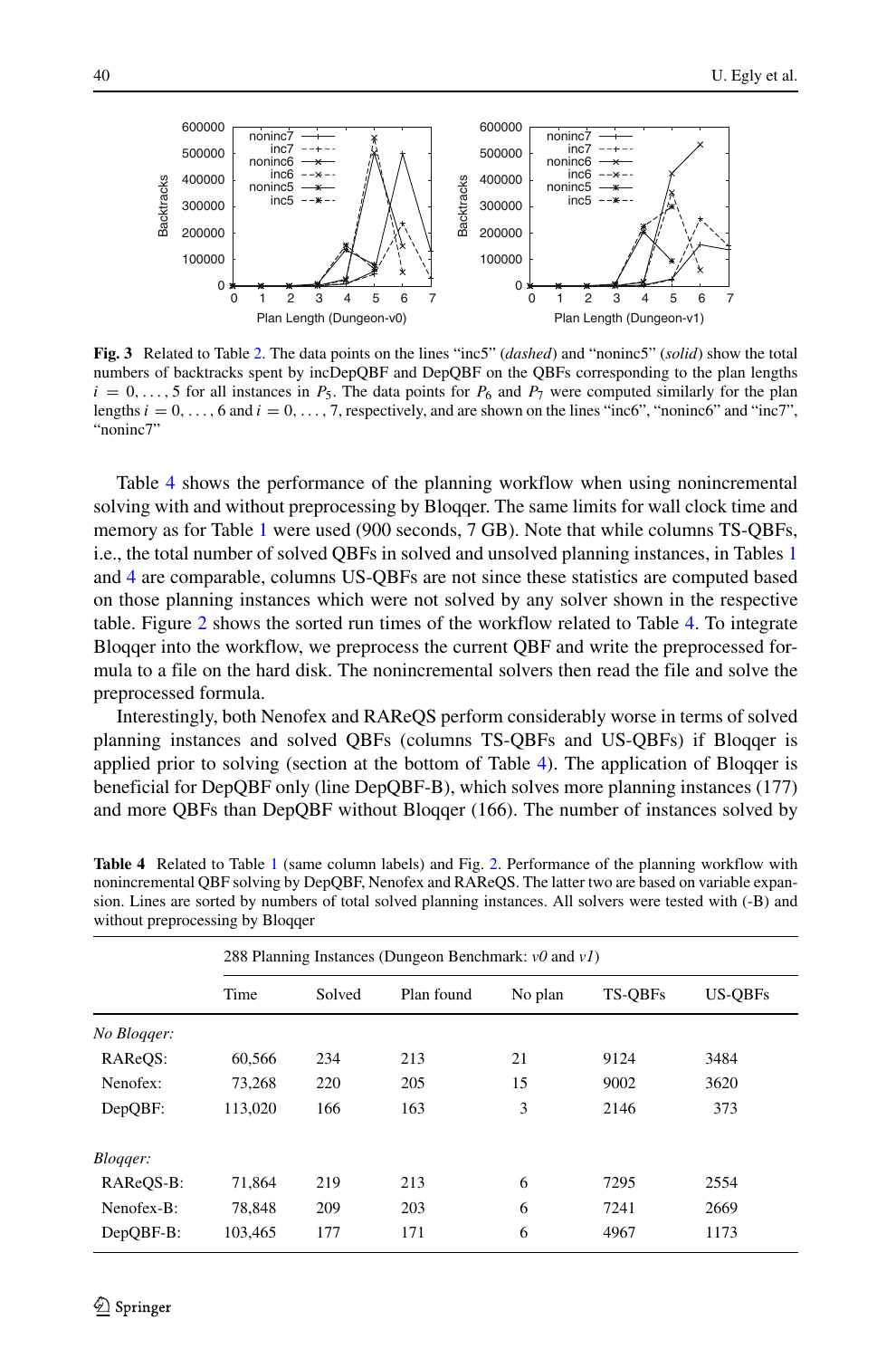the nonincremental variant of DepQBF as shown in Tables [1](#page-15-0) and [4](#page-19-0) differs by one. That is due to different calling principles of the solvers. For the experiments shown in Table [1,](#page-15-0) the formulas to be solved are directly added to a solver via its API. In contrast to that, for Table [4](#page-19-0) the formulas are first written to hard disk and then read by the solvers. Although Bloqqer is beneficial for DepQBF (DepQBF-B), the incremental variants of incDepQBF including QBCE (section on top of Table [1\)](#page-15-0) solve more planning instances and more QBFs (columns TS-QBFs) than DepQBF with Bloqqer (except for incDepQBF-pre).

It would be interesting to apply the preprocessing techniques implemented in Bloqqer in an *incremental* way similar to our implementation of incremental QBCE (cf. Example 8). For example, incremental applications of variable expansion may considerably improve the performance of the planning workflow and combine the strengths of expansion-based solvers such as Nenofex and RAReQS and incremental solvers such as incDepQBF.

#### **5.3 Comparison to heuristic approaches**

Although our focus is on a comparison of nonincremental and incremental QBF solving, we report on additional experiments with the heuristic planning tools ConformantFF [\[21\]](#page-23-29) and T0 [\[42\]](#page-23-30). In contrast to our implemented QBF-based approach to conformant planning, heuristic tools do not guarantee to find a plan with the optimal (i.e., shortest) length. In practical settings, plans with optimal length are often desirable. Moreover, the QBF-based approach allows to verify the nonexistence of a plan with respect to a given upper bound on the plan length. Given these differences between our QBF-based approach and heuristic approaches, a comparison by run times and numbers of solved instances only is not appropriate.

Related to Table [1,](#page-15-0) ConformantFF solved 169 planning instances, where it found a plan for 144 instances and for 25 instances concluded that no plan exists (with a length shorter than our considered upper bound of 200). Considering the 124 instances where both incDepQBF and ConformantFF found a plan, for 42 instances the optimal plan found by incDepQBF was strictly shorter than the plan found by ConformantFF. On these 124 instances, the average (median) length of the plan found by incDepQBF was 2.06 (1), compared to an average (median) length of 3.45 (1) by ConformantFF.

Due to technical problems, we were not able to run the experiments with  $T0^{12}$  on the same system as the experiments with (inc)DepQBF and ConformantFF. Hence the results by T0 reported in the following are actually incomparable to Table [1.](#page-15-0) However, we include them here to allow for a basic comparison of the plan lengths.

Using the same time and memory limits as for incDepQBF and ConformantFF, T0 solved 206 planning instances, where it found a plan for 203 instances and concluded that no plan exists (with a length shorter than the upper bound of 200) for three instances. Given the 156 instances where both incDepQBF and T0 found a plan, for 56 instances the optimal plan found by incDepQBF was strictly shorter than the plan found by T0. On the 156 instances, the average (median) length of the plan found by incDepQBF was 2.25 (1), compared to an average (median) length of 3.08 (2) by T0.

From the 13 instances solved by incDepQBF for which no plan exists (Table [1\)](#page-15-0), none was solved using T0 and 12 were solved using ConformantFF.

Our experiments confirm that the QBF-based approach to conformant planning finds optimal plans in contrast to the plans found by the heuristic approaches implemented in

<span id="page-20-0"></span><sup>&</sup>lt;sup>12</sup>Experiments with T0 were run on AMD Opteron 6176 SE, 2.3 GHz, 64-bit Linux.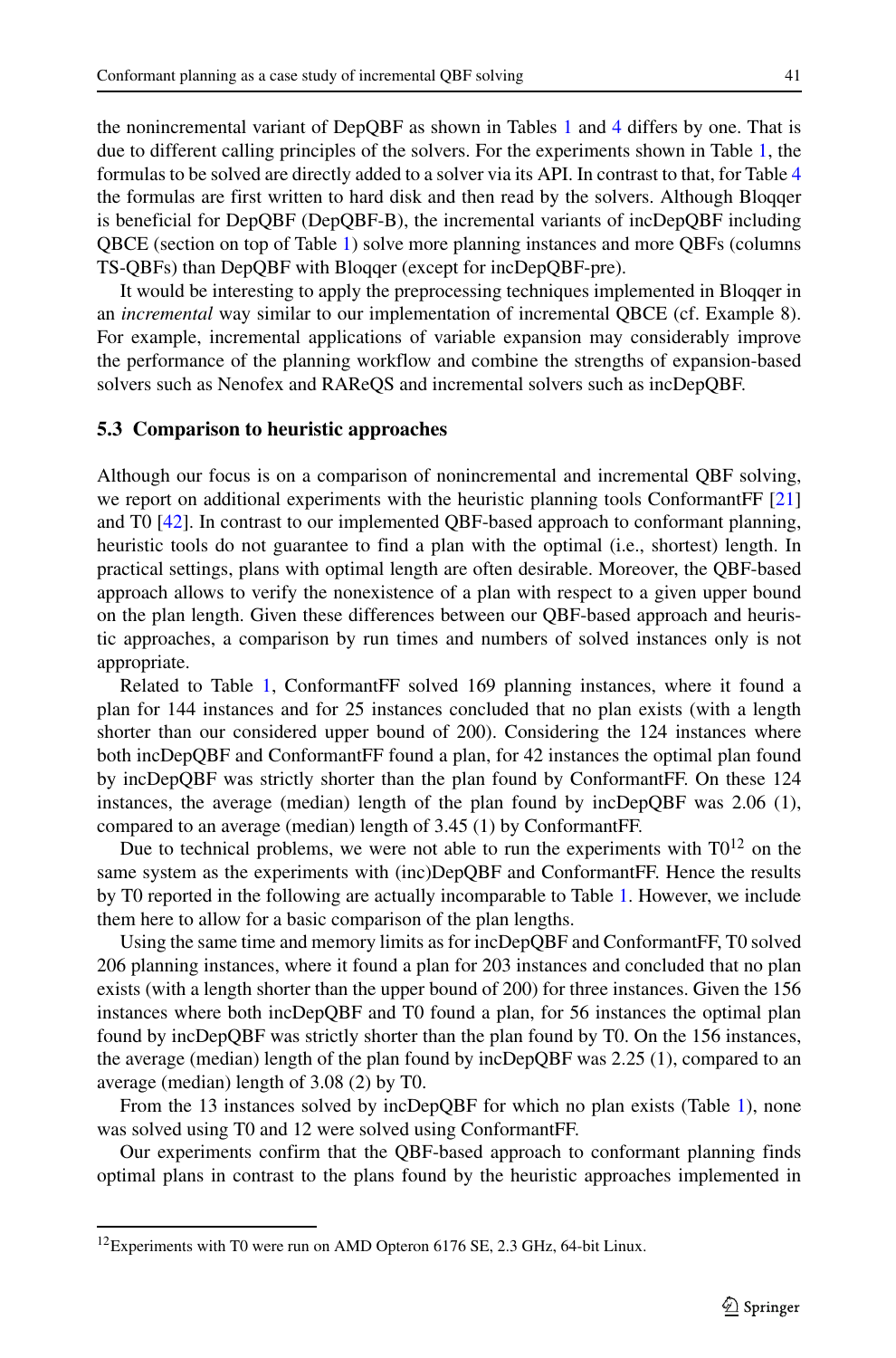ConformantFF and T0. Moreover, as (inc)DepQBF and other search-based QBF solvers rely on Q-resolution [\[27\]](#page-23-15) as a proof system underlying QCDCL, these solvers allow to independently explain and verify the nonexistence of a plan (of a particular length) for an instance  *of conformant planning. To this end, the unsatisfiability of the QBF encodings* arising from the planning workflow when applied to *P* can be verified based on Q-resolution proofs and Herbrand function countermodels [\[41,](#page-23-17) [49\]](#page-24-3). This is an appealing property of the QBF-based approach. In practical applications, it may be interesting to have an explanation of the nonexistence of a plan in addition to the mere answer that no plan exists.

The exact QBF-based approach to conformant planning can be combined with heuristic approaches in a portfolio-style system, for example, to benefit from their individual strengths. Thereby, the two approaches are applied in parallel and independently from each other. This way, modern multi-core hardware can naturally be exploited.

## <span id="page-21-0"></span>**6 Conclusion**

We presented a case study of incremental QBF solving based on a workflow to incrementally encode planning problems with uncertainty in the initial state into sequences of QBFs. Thereby, we focused on the general-purpose QBF solver DepQBF. The incremental approach avoids some redundancy when encoding and solving the QBFs. First, parts of the QBF encodings for shorter plan lengths can be reused in the encodings for longer plan lengths. Second, the incremental QBF solver benefits from information that was learned from previously solved QBFs. Compared to heuristic approaches, the QBF-based approach has the advantage that it always finds the shortest plan and that it allows to verify the nonexistence of a plan of a certain length by Q-resolution proofs.

To be able to compare our approach with other QBF solvers we have integrated the expansion-based QBF solvers Nenofex and RAReQS as well as the QBF preprocessor Bloqqer into our planning tool. Further, we have implemented pre- and inprocessing techniques based on QBCE in DepQBF. In our experiments, we also considered a novel dynamic application of QBCE in QCDCL-based QBF solvers [\[32\]](#page-23-11).

We provided the first empirical study of incremental QBF solving in the context of planning. Furthermore, for the first time we reported on experiments with incremental QBCE as an inprocessing technique. Our experimental results show that in the planning workflow incremental QBF solving with incremental QBCE as implemented in our solver DepQBF outperforms incremental QBF solving without QBCE, which in turn outperforms nonincremental QBF solving using DepQBF. These performance results manifest in terms of solved planning instances and statistics like the number of backtracks, assignments, and run time of the workflow.

The expansion-based solvers Nenofex and RAReQS result in the best overall performance of the workflow. These solvers are nonincremental. From a proof complexity point of view, variable expansion is different from Q-resolution, which is applied in QCDCL. On certain classes of QBFs, variable expansion allows for proofs which are exponentially more compact than any Q-resolution proof, and vice versa [\[4,](#page-22-9) [24\]](#page-23-18). Hence solvers based on variable expansion and Q-resolution have individual strengths depending on the QBFs to be solved. Despite the good performance of expansion-based solvers on the planning benchmarks, in general it is necessary to further improve QCDCL-based solving as an approach which is orthogonal to variable expansion with respect to proof complexity. For example, as shown by our results using the planning instances, full preprocessing using Bloqqer is beneficial for nonincremental solving by DepQBF but harmful for Nenofex and RAReQS.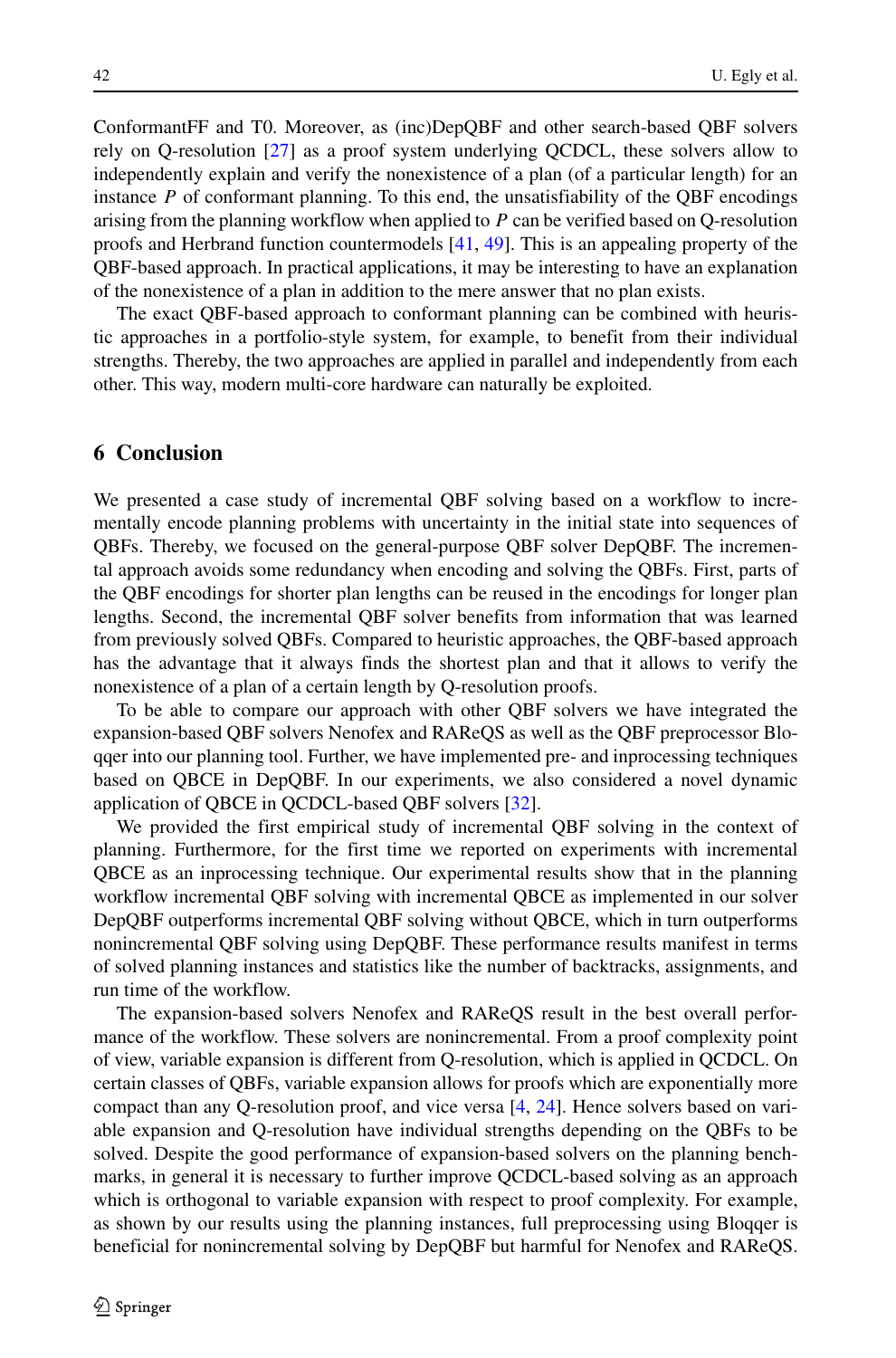To improve QCDCL-based solving, an incremental variant of variable expansion could be combined with incremental solving as a pre- or inprocessing technique.

The results of our empirical study motivate the use of incremental QBF solving in applications other than planning. In our planning tool, we successively create formulas which encode the existence of a plan. This is similar to QBF encodings of reachability problems like BMC [\[39\]](#page-23-4) where the existence of a path from an initial state to a goal state is encoded. Therefore, the basic workflow as implemented in our planning tool can also be applied to solve reachability problems like BMC.

We implemented the Java interface DepQBF4J to integrate the solver DepQBF in our planning tool. This interface is extensible and can be combined with arbitrary Java applications. From the perspective of the user, our implementation of incremental solving by DepQBF including QBCE is a black box, which facilitates the integration of DepQBF in other applications. In DepQBF, QBCE is carried out entirely inside the solver. This is in contrast to incremental preprocessing based on don't touch variables [\[39,](#page-23-4) [46\]](#page-24-6).

Our experiments revealed that keeping learned information in incremental QBF solving might be harmful if the heuristics of the solver are negatively influenced. Our observations merit a closer look on these heuristics when used in incremental solving. In general, the integration of additional QBF preprocessing techniques into an incremental QBF solver is highly desirable since this could further improve the performance of QBF-based workflows.

**Acknowledgments** Open access funding provided by TU Wien. Supported by the Austrian Science Fund (FWF) under grants S11409-N23, P25518-N23, and Y698 and the German Research Foundation (DFG) under grant ER 738/2-1.

**Open Access** This article is distributed under the terms of the Creative Commons Attribution 4.0 International License [\(http://creativecommons.org/licenses/by/4.0/\)](http://creativecommons.org/licenses/by/4.0/), which permits unrestricted use, distribution, and reproduction in any medium, provided you give appropriate credit to the original author(s) and the source, provide a link to the Creative Commons license, and indicate if changes were made.

## **References**

- <span id="page-22-0"></span>1. Audemard, G., Lagniez, J.M., Simon, L.: Improving Glucose for incremental SAT solving with assumptions: Application to MUS extraction. In: Proc. SAT 2013, LNCS, vol. 7962, pp. 309–317. Springer (2013)
- <span id="page-22-6"></span>2. Balabanov, V., Jiang, J.H.R.: Unified QBF certification and its applications. Formal Methods Syst. Des. **41**(1), 45–65 (2012)
- <span id="page-22-1"></span>3. Baral, C., Kreinovich, V., Trejo, R.: Computational complexity of planning and approximate planning in the presence of incompleteness. Artif. Intell. **122**(1-2), 241–267 (2000)
- <span id="page-22-9"></span>4. Beyersdorff, O., Chew, L., Janota, M.: Proof complexity of resolution-based QBF calculi. In: Proc. STACS 2015, LIPIcs, vol. 30, pp. 76–89. Schloss Dagstuhl - Leibniz-Zentrum fuer Informatik (2015)
- <span id="page-22-7"></span>5. Biere, A.: Resolve and expand. In: Proc. SAT 2004, LNCS, vol. 3542, pp. 59–70. Springer (2004)
- <span id="page-22-3"></span>6. Biere, A., Lonsing, F., Seidl, M.: Blocked clause elimination for QBF. In: Proc. CADE 2011, LNCS, vol. 6803, pp. 101–115. Springer (2011)
- <span id="page-22-10"></span>7. Blum, A., Furst, M.L.: Fast planning through planning graph analysis. Artif. Intell. **90**(1-2), 281–300 (1997)
- <span id="page-22-8"></span>8. Bubeck, U., Kleine Büning, H.: Bounded universal expansion for preprocessing QBF. In: Proc. SAT 2007, LNCS, vol. 4501, pp. 244–257. Springer (2007)
- <span id="page-22-4"></span>9. Cadoli, M., Schaerf, M., Giovanardi, A., Giovanardi, M.: An algorithm to evaluate quantified Boolean formulae and its experimental evaluation. J. Autom. Reas. **28**(2), 101–142 (2002)
- <span id="page-22-2"></span>10. Cashmore, M., Fox, M., Giunchiglia, E.: Planning as quantified Boolean formula. In: Proc. ECAI, FAIA, vol. 242, pp. 217–222. IOS Press (2012)
- <span id="page-22-5"></span>11. Davis, M., Logemann, G., Loveland, D.: A machine program for theorem-proving. Commun. ACM **5**(7), 394–397 (1962)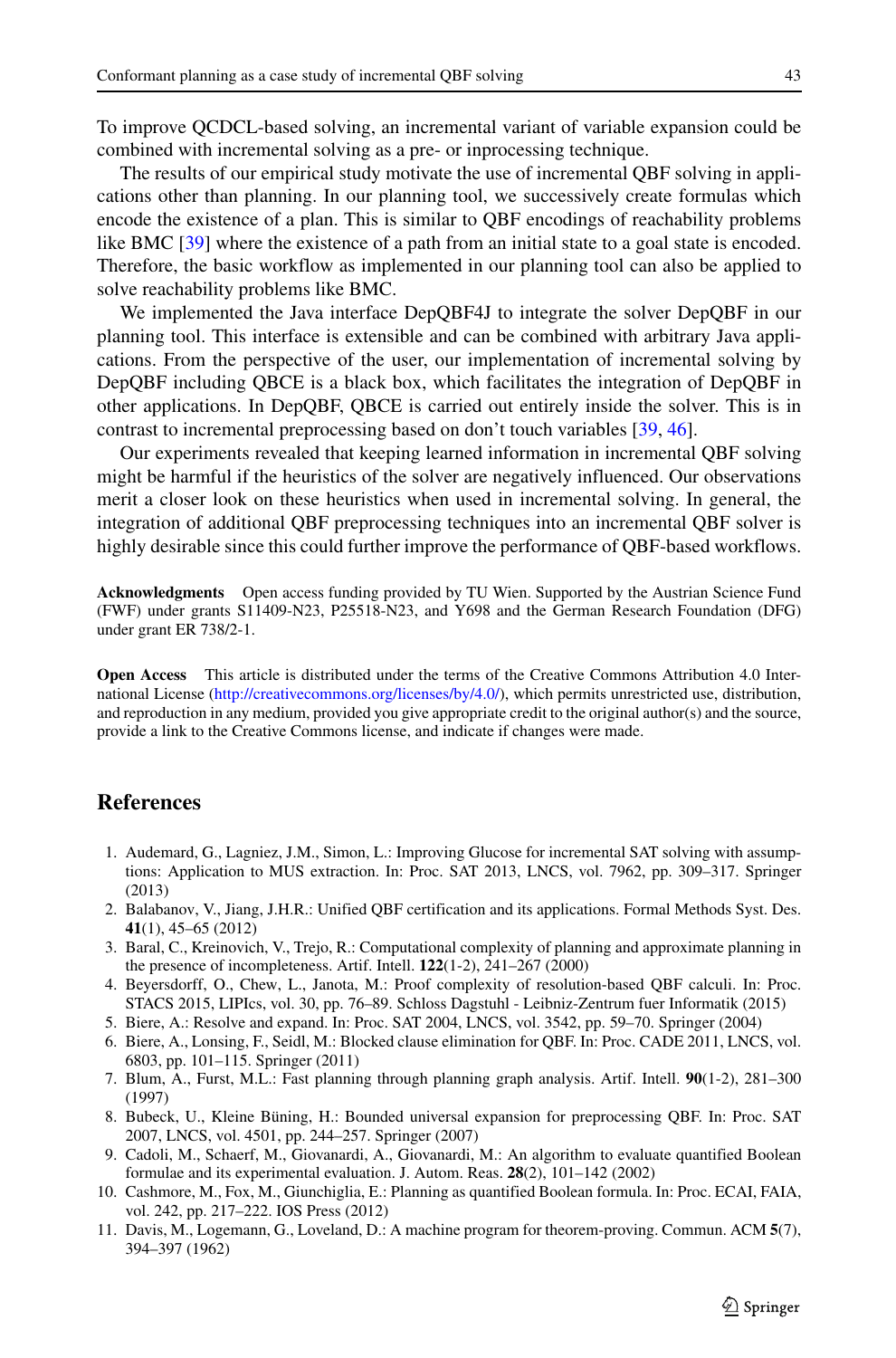- <span id="page-23-0"></span>12. Eén, N., Sörensson, N.: Temporal induction by incremental SAT solving. Electron. Notes Theor. Comput. Sci. **89**(4), 543–560 (2003)
- <span id="page-23-14"></span>13. Egly, U., Kronegger, M., Lonsing, F., Pfandler, A.: Conformant planning as a case study of incremental QBF solving. In: Proc. AISC 2014, LNCS, pp. 120–131. Springer (2014)
- <span id="page-23-19"></span>14. Giunchiglia, E., Marin, P.: Narizzano, M.: sQueezeBF: An effective preprocessor for QBFs based on equivalence reasoning. In: Proc. SAT 2010, LNCS, vol. 6175, pp. 85–98. Springer (2010)
- <span id="page-23-7"></span>15. Giunchiglia, E., Narizzano, M., Tacchella, A.: Clause/term resolution and learning in the evaluation of quantified Boolean formulas. J. Artif. Intell. Res. **26**, 371–416 (2006)
- <span id="page-23-16"></span>16. Goultiaeva, A., Van Gelder, A., Bacchus, F.: A uniform approach for generating proofs and strategies for both true and false QBF formulas. In: Proc. IJCAI 2011, pp. 546–553. AAAI Press (2011)
- <span id="page-23-10"></span>17. Heule, M., Jarvisalo, M., Lonsing, F., Seidl, M., Biere, A.: Clause elimination for SAT and QSAT. J. ˙ Artif. Intell. Res. **53**, 127–168 (2015)
- <span id="page-23-23"></span>18. Heule, M., Seidl, M., Biere, A.: Efficient extraction of skolem functions from QRAT proofs. In: Proc. FMCAD 2014, pp. 107–114. IEEE (2014)
- <span id="page-23-24"></span>19. Heule, M., Seidl, M., Biere, A.: A unified proof system for QBF preprocessing. In: Proc. IJCAR 2014, LNCS, vol. 8562, pp. 91–106. Springer (2014)
- <span id="page-23-21"></span>20. Heyman, T., Smith, D., Mahajan, Y., Leong, L.: Abu-Haimed, H.: Dominant controllability check using QBF-solver and netlist optimizer. In: Proc. SAT 2014, LNCS, vol. 8561, pp. 227–242. Springer (2014)
- <span id="page-23-29"></span>21. Hoffmann, J., Brafman, R.I.: Conformant planning via heuristic forward search: A new approach. Artif. Intell **170**(6–7), 507–541 (2006)
- <span id="page-23-28"></span>22. Janota, M., Grigore, R.: Marques-Silva, J.: On QBF proofs and preprocessing. In: Proc. LPAR 2013, LNCS, vol. 8312, pp. 473–489. Springer (2013)
- <span id="page-23-13"></span>23. Janota, M., Klieber, W., Marques-Silva, J., Clarke, E.M.: Solving QBF with counterexample guided refinement. In: Proc. SAT 2012, LNCS, vol. 7317, pp. 114–128. Springer (2012)
- <span id="page-23-18"></span>24. Janota, M., Marques-Silva, J.: Expansion-based QBF solving versus Q-resolution. Theor. Comput. Sci. **577**, 25–42 (2015)
- <span id="page-23-22"></span>25. Jarvisalo, M., Biere, A.: Reconstructing solutions after blocked clause elimination. In: Proc. SAT 2010, LNCS, vol. 6175, pp. 340–345. Springer (2010)
- <span id="page-23-25"></span>26. Jarvisalo, M., Heule, M., Biere, A.: Inprocessing rules. In: Proc. IJCAR 2012, LNCS, vol. 7364, pp. ˙ 355–370. Springer (2012)
- <span id="page-23-15"></span>27. Kleine Büning, H., Karpinski, M., Flögel, A.: Resolution for quantified Boolean formulas. Inform. Comput. **117**(1), 12–18 (1995)
- <span id="page-23-3"></span>28. Kronegger, M., Pfandler, A., Pichler, R.: Conformant planning as a benchmark for QBF-solvers. In: Proc. QBF 2013, pp. 1–5. <http://fmv.jku.at/qbf2013/reportQBFWS13.pdf> (2013)
- <span id="page-23-20"></span>29. Kullmann, O.: On a generalization of extended resolution. Discrete Appl. Math. **96–97**, 149–176 (1999)
- <span id="page-23-1"></span>30. Lagniez, J.M., Biere, A.: Factoring out assumptions to speed up MUS extraction. In: Proc. SAT 2013, LNCS, vol. 7962, pp. 276–292. Springer (2013)
- <span id="page-23-8"></span>31. Letz, R.: Lemma and model caching in decision procedures for quantified Boolean formulas. In: Proc. TABLEAUX 2002, LNCS, vol. 2381, pp. 160–175. Springer (2002)
- <span id="page-23-11"></span>32. Lonsing, F., Bacchus, F., Biere, A., Egly, U., Seidl, M.: Enhancing search-based QBF solving by dynamic blocked clause elimination. In: Proc. LPAR 2015, LNCS, vol. 9450, pp. 418–433. Springer (2015)
- <span id="page-23-12"></span>33. Lonsing, F., Biere, A.: Nenofex: Expanding NNF for QBF solving. In: Proc. SAT 2008, LNCS, vol. 4996, pp. 196–210. Springer (2008)
- <span id="page-23-5"></span>34. Lonsing, F., Egly, U.: Incremental QBF solving. In: Proc. CP 2014, LNCS, vol. 8656, pp. 514–530. Springer (2014)
- <span id="page-23-6"></span>35. Lonsing, F., Egly, U.: Incremental QBF solving by DepQBF. In: Proc. ICMS 2014, LNCS, vol. 8592, pp. 307–314. Springer (2014)
- <span id="page-23-9"></span>36. Lonsing, F., Egly, U., Van Gelder, A.: Efficient clause learning for quantified Boolean formulas via QBF pseudo unit propagation. In: Proc. SAT 2013, LNCS, vol. 7962, pp. 100–115. Springer (2013)
- <span id="page-23-27"></span>37. Marin, P., Miller, C., Becker, B.: Incremental QBF preprocessing for partial design verification - (poster presentation). In: Proc. SAT 2012, LNCS, vol. 7317, pp. 473–474. Springer (2012)
- <span id="page-23-26"></span>38. Marin, P., Miller, C., Lewis, M.D.T., Becker, B.: Verification of partial designs using incremental QBF solving. In: Proc. DATE 2012, pp. 623–628. IEEE (2012)
- <span id="page-23-4"></span>39. Miller, C., Marin, P., Becker, B.: Verification of partial designs using incremental QBF. AI Commun. **28**(2), 283–307 (2015)
- <span id="page-23-2"></span>40. Nadel, A., Ryvchin, V., Strichman, O.: Ultimately incremental SAT. In: Proc. SAT 2014, LNCS, vol. 8561, pp. 206–218. Springer (2014)
- <span id="page-23-17"></span>41. Niemetz, A., Preiner, M., Lonsing, F., Seidl, M., Biere, A.: Resolution-based certificate extraction for QBF - (tool presentation). In: Proc. SAT 2012, LNCS, vol. 7317, pp. 430–435. Springer (2012)
- <span id="page-23-30"></span>42. Palacios, H., Geffner, H.: Compiling uncertainty away in conformant planning problems with bounded width. J. Artif. Intell. Res. **35**, 623–675 (2009)